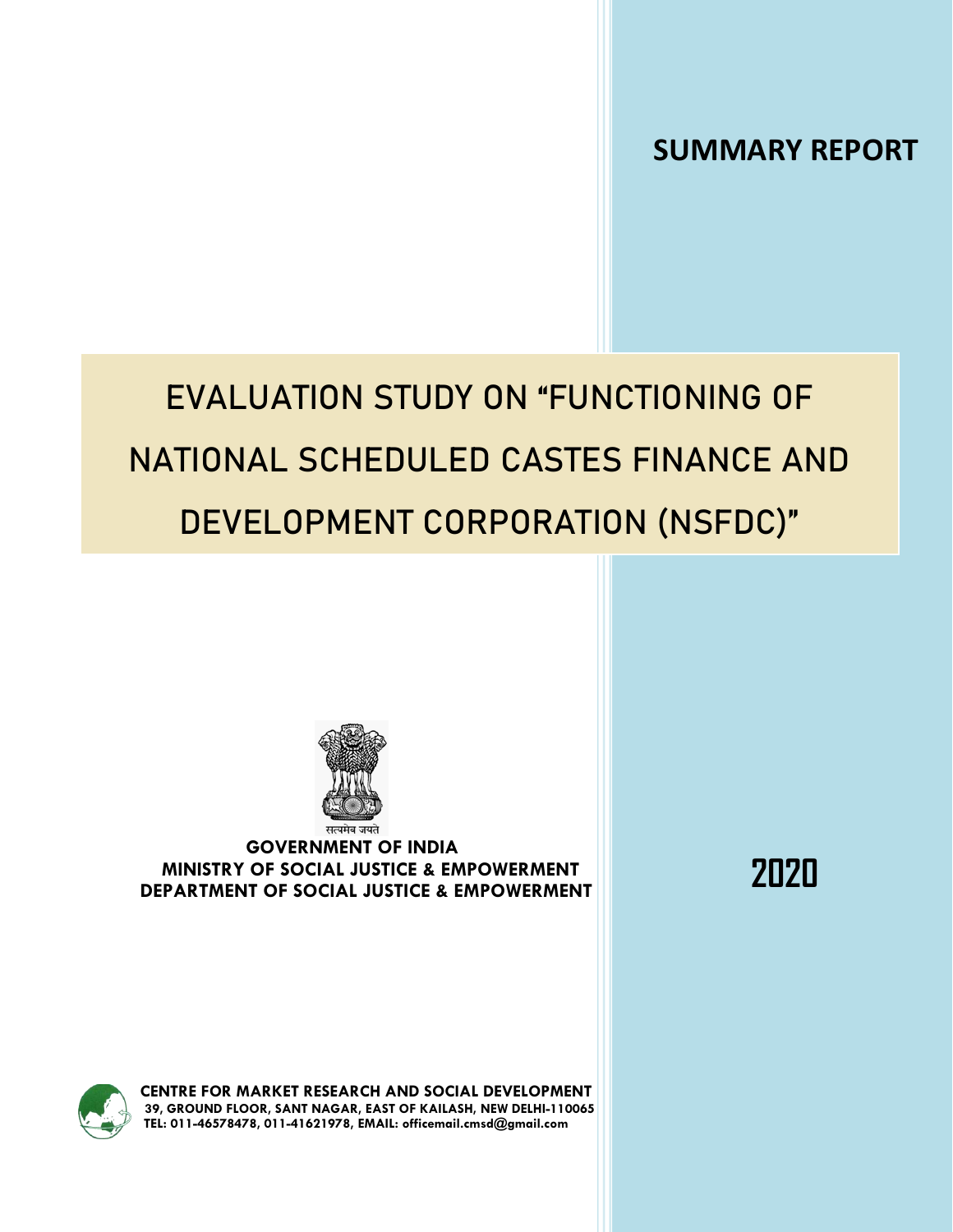# **EXECUTIVE SUMMARY**

National Scheduled Castes Finance and Development Corporation (NSFDC) was set up as National Scheduled Castes & Scheduled Tribes Finance and Development Corporation on 8.2.1989, as a Company 'not for profit' under Section-25 of the Companies Act, 1956 (now, under Section-8 of the Companies Act, 2013). It catered to the needs of both Scheduled Castes & Scheduled Tribes target groups till 09.04.2001. On 10.04.2001, the Corporation was bifurcated after creation of National Scheduled Tribes Finance and Development Corporation for Scheduled Tribes target group under Ministry of Tribal Affairs. Consequent upon its bifurcation, National Scheduled Castes Finance and Development Corporation (NSFDC) now exclusively caters to the needs of Scheduled Caste target group. NSFDC is a Schedule 'C' Central Public Sector Enterprise under the Ministry of Social Justice & Empowerment and wholly owned by the Government of India.

NSFDC implements various credit based and non-credit based schemes for the target group through network of 37 State/UT Channelizing Agencies (SCAs) spread across the country that are nominated by respective State Governments/ UT Administratives. Some States such as Andhra Pradesh, Maharashtra, Kerala, Gujarat, Manipur and Mizoram have more than one SCA. In order to expand outreach, NSFDC is also signing Agreements with Public Sector Banks**,** Regional Rural Banks, Cooperative Bank and other Organizations. Presently, NSFDC has 55 Channelizing Agencies (CAs) in the alternate channel that includes Public Sector Banks (11), Regional Rural Banks (34), NBFC-MFIs (3), Cooperative Banks/Society (3) and other Organizations (4).

Ministry of Social Justice & Empowerment, Government of India intended to conduct Evaluation Study on "Functioning of National Scheduled Castes Finance and Development Corporation (NSFDC)". Centre for Market Research & Social Development Pvt. Ltd., with vast experience in conducting evaluation studies of schemes/programmes of various ministries, departments was assigned to undertake the study. The objectives of this evaluation study were: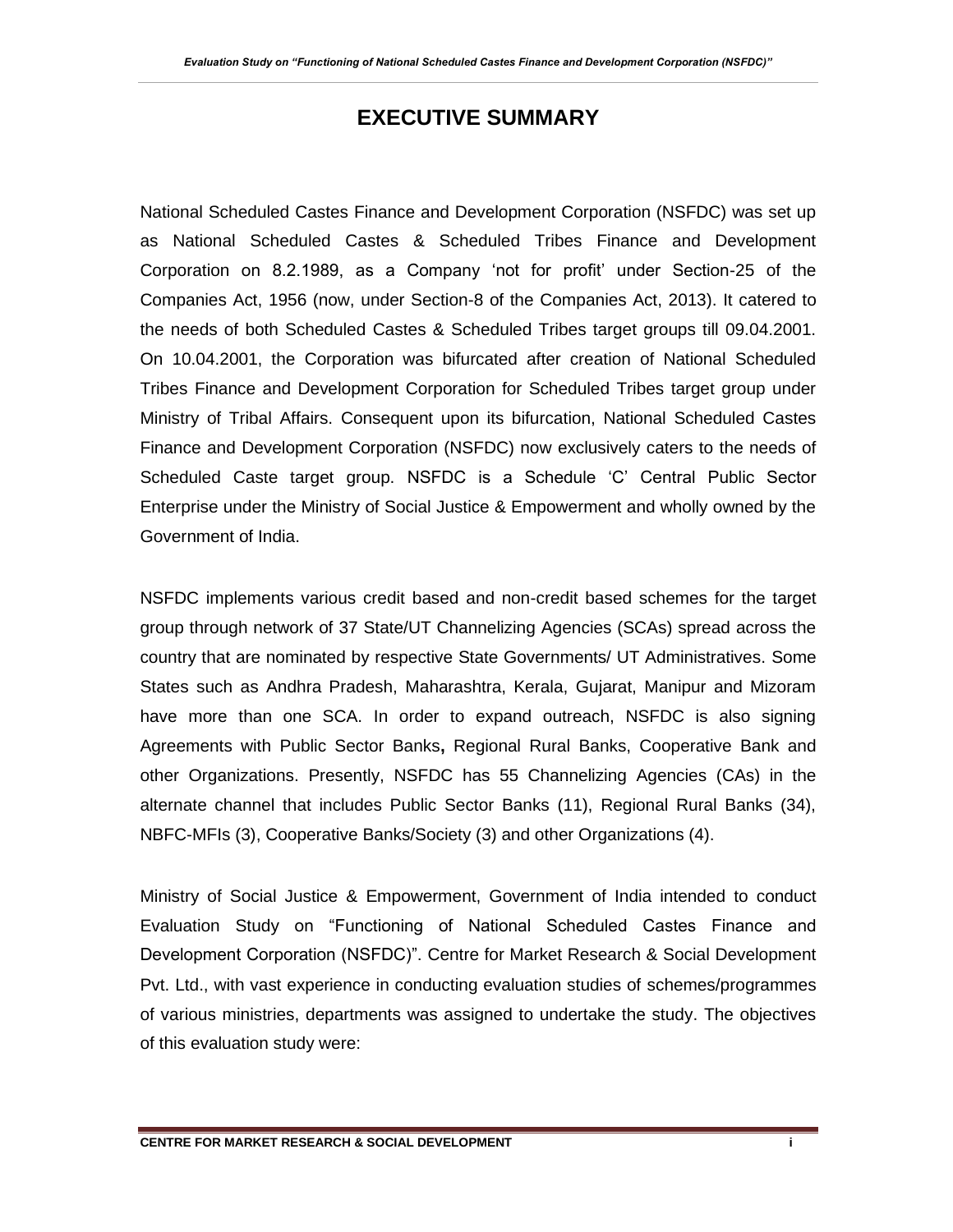- 1) To review the working of the Corporation, the fulfilment of the targets and objectives and also the strategic shifts required, if any, to make them more effective for the target group;
- 2) To examine the present methodology and procedure adopted by the Corporation for disbursal of funds to the Channel Partners;
- 3) To suggest areas of intervention for expansion of the scope of activities of the Corporation;
- 4) To study the existing level marketing support provided to the target group/ beneficiaries by the Corporation and its effectiveness;
- 5) To review the eligibility criterion of target group to avail the benefits of the schemes of Corporation – how can they be converged with other Govt. of India Schemes;
- 6) To analyse the adequacy of awareness of schemes of the Corporation among the target group particularly in rural areas;
- 7) To review loan schemes of terms of their rate of interest, maximum amount of loan and terms and conditions for repayment of loan;
- 8) To review the compliance of Government directives and DPE Guidelines issued from time to time on effective funds utilization;
- 9) To review the existing organizational structure, management system and staffing pattern and identify the main constraints affecting the system, if any;
- 10) To examine the existing procedures/ requirement of documents and simplifications of application form to apply for loan by applicants;
- 11) To assess the efficacy and performance of Channel Partners (SCA/Banks) in implementing schemes of the Corporation. The performance would be measured in terms of drawl of loan from NSFDC, disbursement of loan to the target group and the recovery from the beneficiaries, over a period of last three years;
- 12) To study the extent of utilization of funds both in terms of time taken and percentage by State Channelizing Agencies;
- 13) To analyse the existing system of recoveries/ counselling of beneficiaries adopted by Channel Partners and suggest suitable mechanism for more effective monitoring for qualitative and timely delivery of benefits to the target group/ beneficiaries;
- 14) Socio-economic background of the beneficiaries (Male/Female, Rural/ Urban);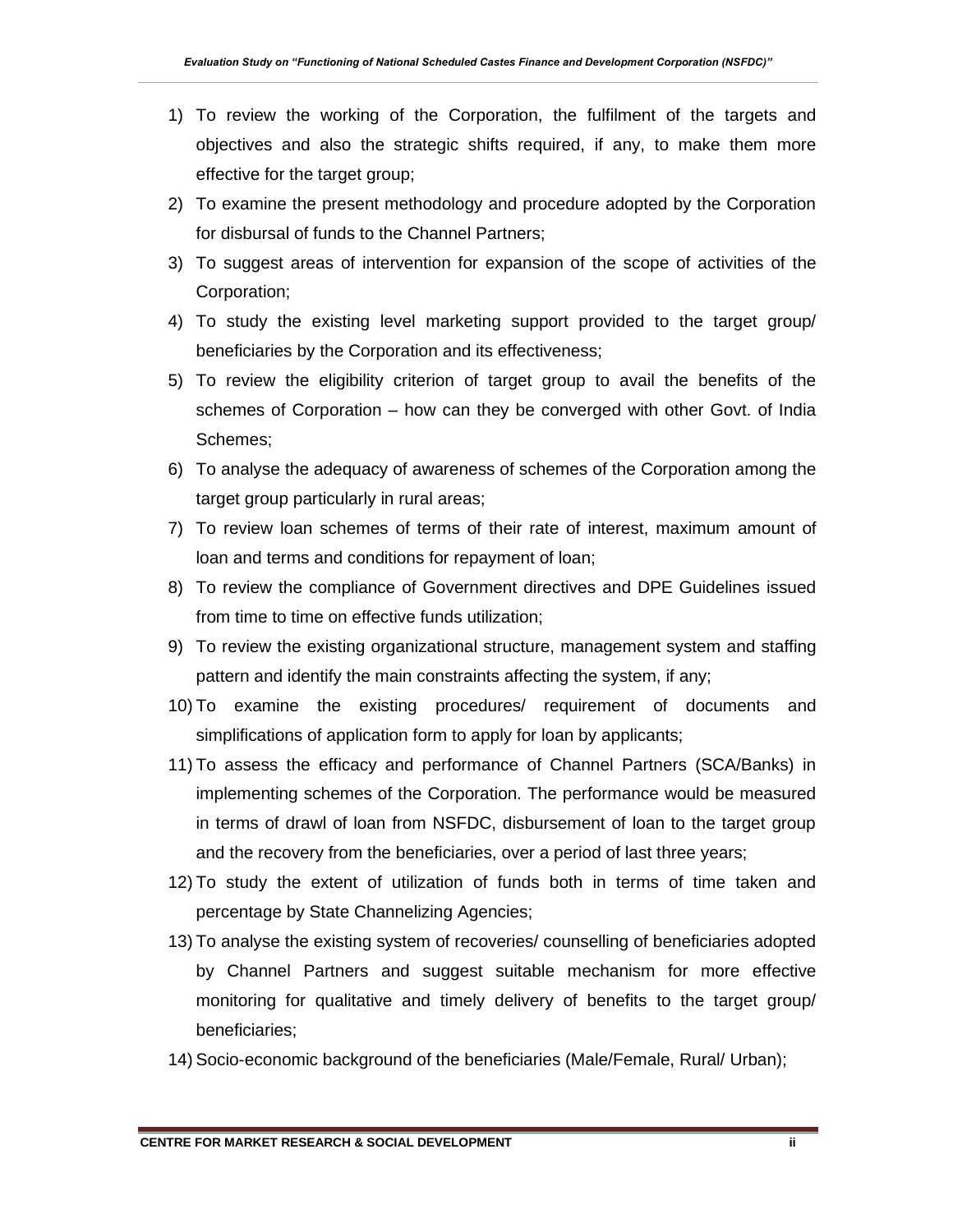- 15) Opinion of the beneficiaries on the problem faced by them for availing the benefits of the Scheme/ Programme;
- 16) To estimate the number (percentage) of beneficiaries who have crossed poverty line and double poverty line after availing the loan facilities under the scheme;
- 17) To analyse the increase in annual income level in absolute and percentage term;
- 18) Social impact on beneficiaries in terms of better education of children, better housing, addition in personal assets, self-esteem etc.
- 19) Key findings based on the data collected from the field on the objectives of the study;
- 20) Shortcomings identified in the design of the existing scheme if any;
- 21) Recommendations/ suggestions for necessary restructuring to be carried in the scheme with a view to improve the functioning of the Corporation/ SCAs/ CAs/ RRBs/NBFC-MFIs in order to achieve better results and need for its continuation;
- 22) Ten case studies (Five each from Credit/Loan based Schemes and Skill Development Training Programmes).

The study was based on the explorative, descriptive and analytical approach. Both secondary and primary research was undertaken to generate required information. Both secondary data and primary data were used for this purpose. Semi-structured schedules were prepared for the NSFDC officials, Channel Partners, loan beneficiaries and trainees to collect the desired information.

As per the ToR, the study covered five States namely; Chhattisgarh, Tripura, Punjab, Tamil Nadu and Maharashtra for the assessment of loan-based schemes as well as skill development training programmes of NSFDC. Purposive random sampling method was adopted for the selection of loan beneficiaries and trainees from each selected state. District wise, gender wise and area wise (rural/ urban) sample number of loan beneficiaries were selected proportionate to their sample number. As per the ToR, 3300 loan beneficiaries and 400 trainees benefitted during 2018-19 were surveyed for the study. The data collection by field survey was conducted during February 2020.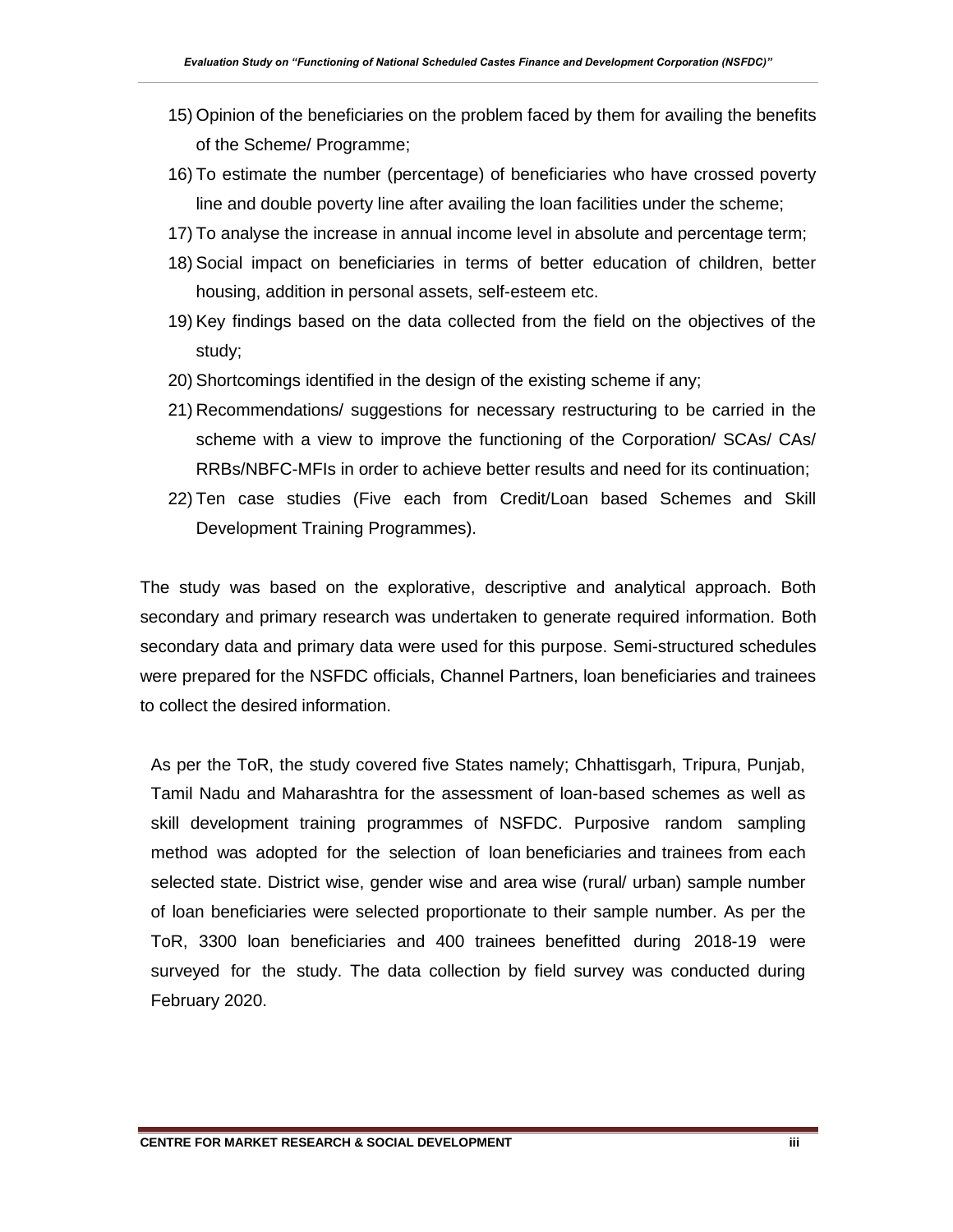#### **MAJOR STUDY FINDINGS**

#### **FUNCTIONING OF NSFDC**

- 1) NSFDC is headed by a Chairman-cum-Managing Director who is assisted by a Chief General Manager, 2 General Managers and a team of Senior Executives. There are 80 employees working in the Corporation. Out of total 80 employees of NSFDC, 69 are at the Head Office, 7 are at Liaison Centres and 4 are at MoSJ&E. For ensuring efficient implementation and monitoring of schemes in the states, there is Project Department, Banking Division & Skill Training Division headed by Desk In-charge for undertaking all credit & non-credit core activity of the Corporation. In addition we has all supporting Department such as Coordination, HR & Administration, Corporate Service, MIS, Vigilance and Official Language Cell. For Coordination & Liaison work, the Corporation has 3 Liaison Centres.
- 2) There are no constraints experienced in the management system of NSFDC. NSFDC is already an ISO 9001:2000 Certified Organization since 2007-08. NSFDC is following a set of policies, processes and procedures conforming to Quality Management Systems (QMS). The NSFDC's systems are subject to Audit by Bureau of Indian Standards (BIS). The ISO Certification of NSFDC was upgraded to ISO 9001:2008 during 2010-11. Further, on compliance of all requirements, the BIS has presently upgraded the ISO Certification of NSFDC to ISO 9001:2015 during 2019-20. As a part of the QMS, NSFDC strives for continual improvement in its systems.
- 3) NSFDC is functioning in the channel finance system. Initially, NSFDC was functioning through State Channelizing Agencies nominated by the respective State Government/UT Administrations. In order to expand outreach, since 2013-14, NSFDC has also been signing Memorandum of Agreements with Public Sector Banks**,** Regional Rural Banks, NBFC-MFIs, Cooperative Societies/Banks and other Organizations. As on date, NSFDC has 37 State Channelizing Agencies (SCAs) and 55 Channelizing Agencies (CAs) in the alternate channel for channelizing funds under Credit Based Schemes. Some of the SCAs are State Level Scheduled Caste Development Corporation (SCDC) having share of State Government and Central Government in the ratio of 51:49. Further, NSFDC has been facilitating short term Skill Development Training Programmes in job-oriented areas such as Apparel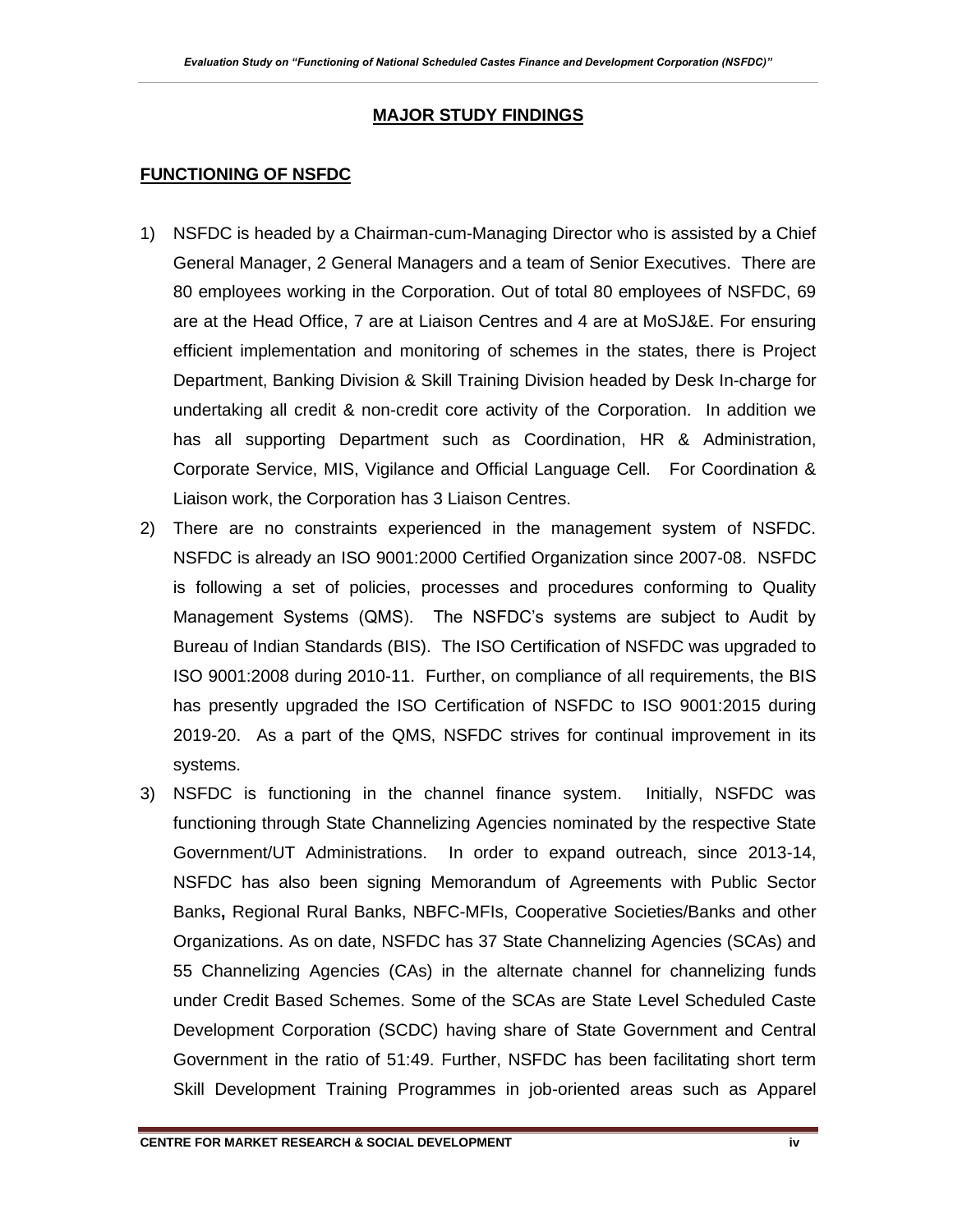Technology, Computer Technology, Mobile Repair and Automobile Repair etc. organized for unemployed youths of the target group. The Skill Development Training Programmes are conducted by Government/Semi-Government/Autonomous Training Institutions/ Universities/Deemed Universities/Sector Skill Councils/Sector Skill Council affiliated Training Providers.

- 4) The data on budgetary allocation and expenditure of NSFDC in last three years (FY 2016-17, FY 2017-18 and FY 2018-19) shows that in FY 2016-17 the Budget Estimate (BE) was Rs. 139 crore, Revised Estimate (RE) and Actual Expenditure (AE) was 138 crore; while BE, RE and AE in FY 2017-18 was Rs. 128.21 crore and in 2018-19 was Rs. 137.39 crore. Since 2000-01, as per the DPE Guidelines, NSFDC has been signing MoU with MoSJ&E. The MoU contains some financial and non-financial parameters having targets under each parameter from 'Poor' to 'Excellent'. At the end of each year, based on Audited data, the performance of NSFDC as per the MoU Targets are analyzed by the DPE and based on the analysis, performance of the Corporation i.e. 'Composite Score' and 'Rating' declared by the DPE. As per the declared 'Composite Score' and 'Rating', the NSFDC performance has been continuously rated as 'Excellent' from 2014-15 to 2018-19 (except in 2017-18).
- 5) NSFDC has disbursed Rs.5677.46 crores for 13.31 lakhs beneficiaries belonging to Scheduled Castes under its Credit Based Schemes which includes Rs.527.57 crores disbursed in the current financial year to 65,555 beneficiaries. The disbursement has been made against the cumulative equity support of Rs.1500.00 crores which is 3.78 times of the equity received. This has been possible due to recycling of funds and effective funds management
- 6) NSFDC has sanctioned Rs.225.56 crores to train 1,64,442 target group through various Training Institutions under its Non-Credit Scheme i.e. Skill Development Training Programmes.
- 7) As per the extant Lending Policy, NSFDC disburses funds to its Channel Partners subject to fulfillment of prudential norms.
- 8) Presently, NSFDC has 13 Loan Schemes, i.e. Term Loan (TL), Working Capital Loan (WCL), Micro-Credit Finance (MCF), Mahila Samriddhi Yojana (MSY), Mahila Kisan Yojana (MKY), Shilpi Samriddhi Yojana (SSY), Laghu Vyavasay Yojana (LVY), Green Business Scheme (GBS), Stand-up India (SI), Educational Loan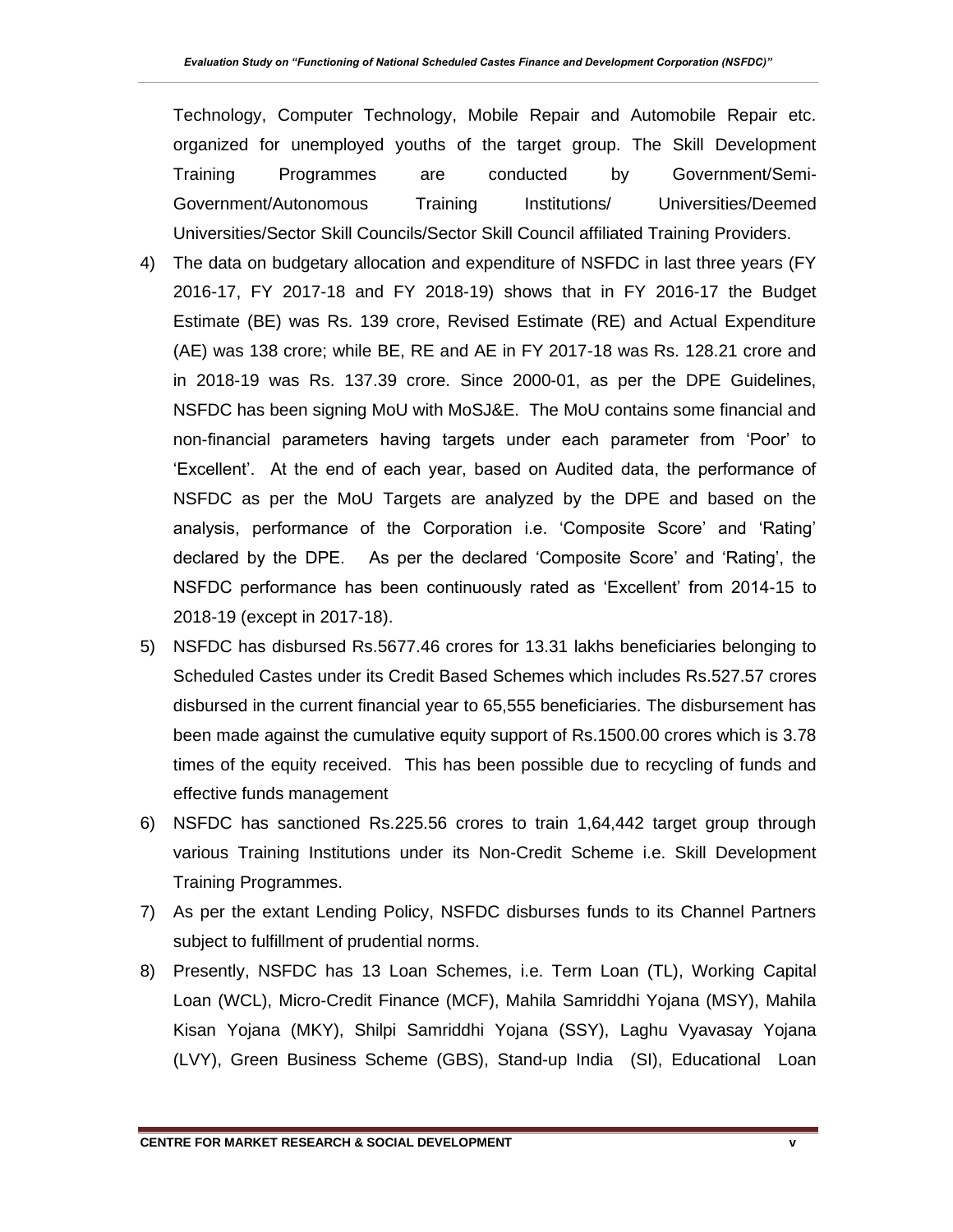Scheme (ELS), Vocational Education & Training Loan Scheme (VETLS), Aajeevika Microfinance Yojana (AMY), and Udyam Nidhi Yojana (UNY).

- 9) The eligibility criteria of applicants for coverage under NSFDC Schemes are: (i) Applicants should belong to the Scheduled Caste community, (ii) Annual family income of the applicants should be within Rs. 3.00 lakh) for both rural and urban areas w.e.f. 08.03.2018) under Credit Based Schemes. The Annual Family Income Criterion is not applicable for skill Development training programmes. The funds under skill development training programmes are released to training providers as per the norms of Ministry of Skill Development and Entrepreneurship, Government of India.
- 10) NSFDC has been organizing Awareness cum medical camps in in various locations all over the country, keeping in view SC population & concentration. A wide publicity is carried out in the field level so that maximum number of people can participate. Such awareness programs are attended by the Collector, District Magistrate, Senior Govt officials from department of Social/SC/ST/Welfare, Agriculture, Animal Husbandry, Fisheries, Horticulture, officials from DIC, Banks and NSFDC channel partners. Information on NSFDC schemes are disseminated by distribution of pamphlets & through public announcements. NSFDC also participates in exhibition & fairs, wherein publicity of NSFDC schemes is carried out through distribution of pamphlets & through personal interaction. Publicity of NSFDC & SCA schemes are also carried out in local newspaper/ journals from time to time.
- 11) For marketing support, NSFDC provide free stalls to beneficiaries for sale of their products in various exhibitions/Melas such as India international Trade Fair, Shilpotsav Dilli Haat-INA, Surajkund International Craft Mela etc. Footfalls in exhibitions such as IITF, Shilpotsav, Surajkund is very high and beneficiaries get good return from sale of their products. Beneficiaries also get a wide exposure in the field of marketing & technology by way of interacting with other suppliers and buyers. Competition also helps in improving the product quality of beneficiaries.
- 12) NSFDC has complied with Government directives and DPE Guidelines issued from time to time on effective funds utilization.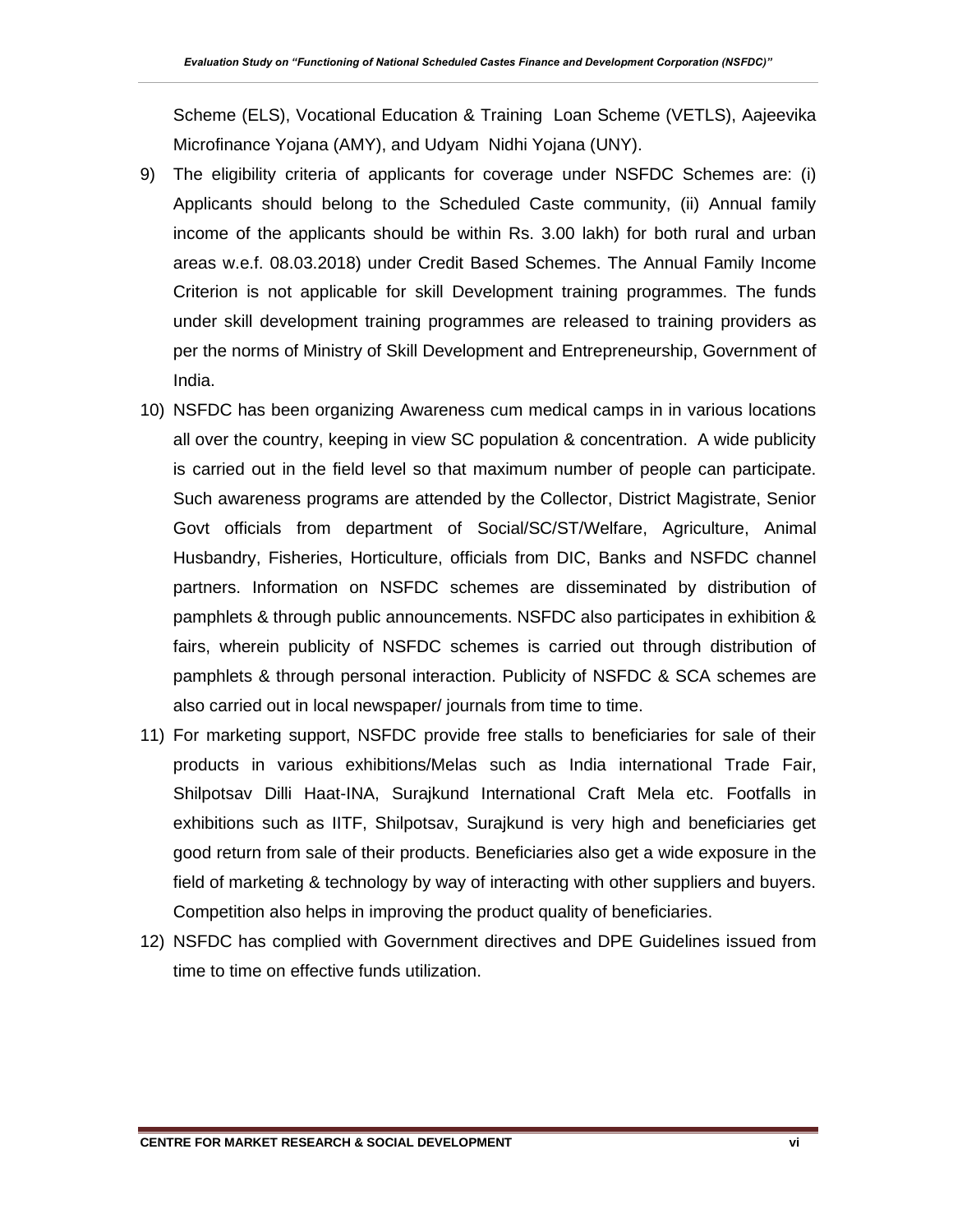#### **FUNCTIONING OF CHANNEL PARTNERS**

- 13) NSFDC has disbursed Rs.5677.46 crores for 13.31 lakhs beneficiaries belonging to Scheduled Castes under its Credit Based Schemes which includes Rs.527.57 crores disbursed in the current financial year to 65,555 beneficiaries. Out of the five channel partners surveyed during the present evaluation, it was observed that Punjab Gramin Bank (PBG) – RRB, Punjab has received highest amount of fund (Rs. 85.57 crore) in last three years; while TSCDC – SCA, Tripura has received Rs. 48.85 crore; CSASFDC – SCA, Chhattisgarh has received Rs. 28.35 crore, Syndicate Bank (SB) – PSB, Tamil Nadu has received Rs. 26.82 crore, and AFSPL – NBFC-MFI, Maharashtra has received Rs. 2.50 crore.
- 14) The study further found that the channel partners in Chhattisgarh, Maharashtra, Punjab and Tripura have disbursed more than 90% fund for the loan to the target group of the fund received from NSFDC in last three years while Syndicate Bank (SB), Tamil Nadu has disbursed more than double fund for the loan to the target group than the fund received from NSFDC. As per data received from the sample channel partners, it was found that the channel partners have disbursed 11% more fund (channel partner/ Stateshare) to the target group than the fund received from NSFDC.
- 15) The study observed that it took between 1 month to one year for the channel partners to utilize the fund provided by NSFDC. Except CSASFDC, Chhattisgarh, other channel partners have utilized most of the funds provided by NSFDC.
- 16) In last three financial years, a total number of 17544 beneficiaries belonging to Scheduled Castes have been covered by the sample channel partners under loan schemes of NSFDC.
- 17) The data on recovery from the beneficiaries reflects that the recovery from beneficiaries by the channel partners has been quite satisfactory.
- 18) The study observed that the Chhattisgarh State Government is not providing adequate equity to the concerned SCA due to less loan recovery but providing guarantees to the SCA for availing loan from NSFDC. However, the Tripura State Government is providing adequate equity and guarantee to the SCA for availing loan from NSFDC.
- 19) The procedures adopted by the sample Channel Partners for receiving applications are: (a) Applications are directly received at the district office in Chhattisgarh, (b) In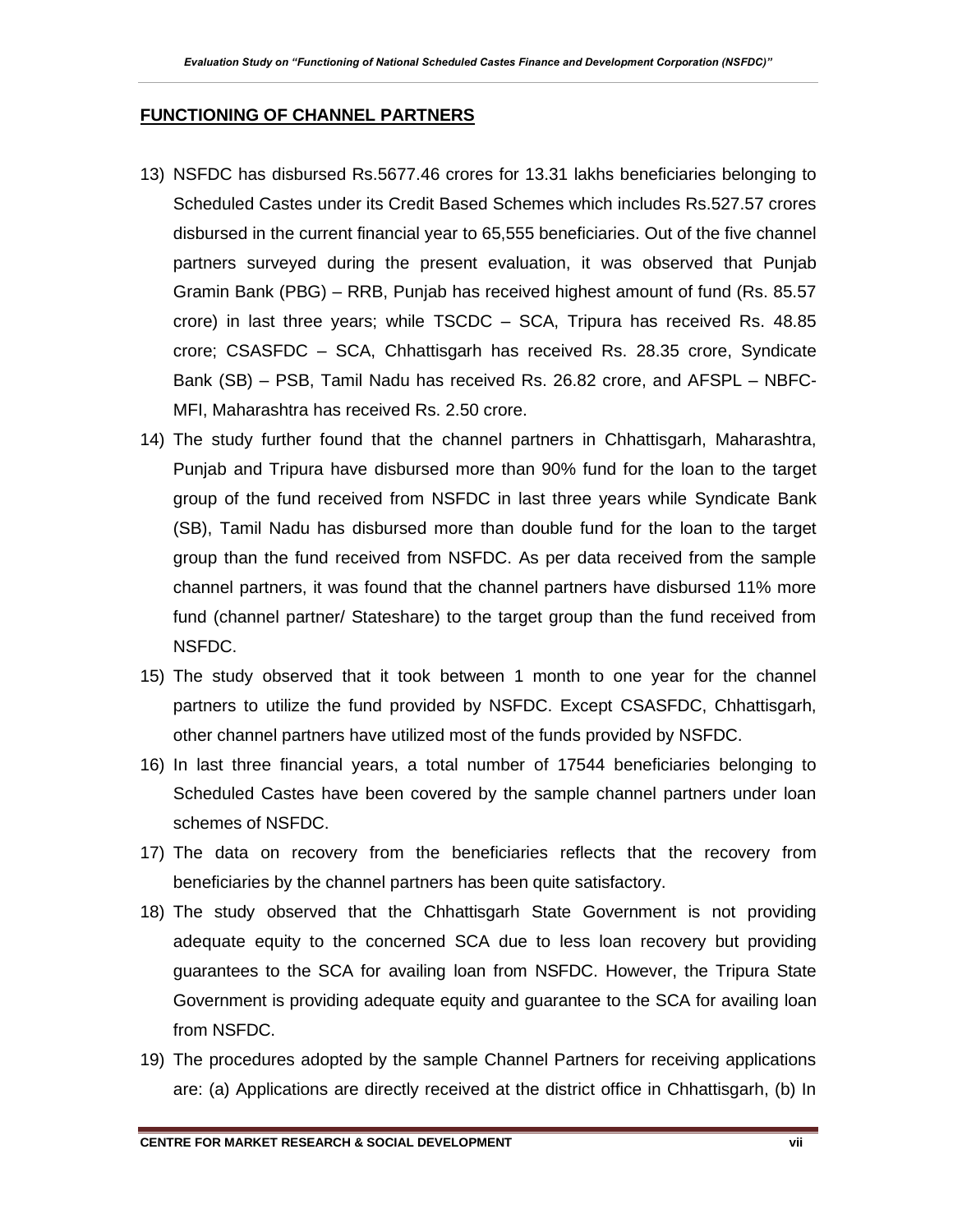Maharashtra, Loan demand is generated in SHG meet and SHG is submitting loan application along with SHG resolution to our Cluster Assistant, (c) Applications are submitted at the nearest branches of PGB in Punjab, (d) In Tamil Nadu, Syndicate Bank branches are giving publicity about the schemes available in the bank branches. Applications are received from eligible beneficiaries directly as well as through state sponsored agencies, and (d) In Tripura, advertisement is published in local newspaper for submission of applicantions.

- 20) The documents required by the channel partners along with the applications are: Proof of identification, Proof of residence, Proof of qualification, Proof of caste certificate, Proof of annual family income, project proposal and quotations. Additionally, KYC of beneficiaries are required by Syndicate Bank in Tamil Nadu.
- 21) For recovery of loan from beneficiaries, regular follow up of beneficiaries is made by district officers during field visits in Chhattisgarh. Also, recovery cell has been set up for monitoring of recovery across the state. The channel partner AFS in Maharashtra is collecting the recovery in Cluster meet on predetermined date. All the representatives of VO (Village Organization) are bringing the recovery of all the borrowers collected one day earlier in the meet and hand over to Cluster Assistant against the acknowledgement in Individual loan pass book. In Punjab, at the time of sanctioining of loan borrower is scrutinsed to repay the loan as pewr the term and conditions of sanction of loan, so that so that his/her credit history may not show advedrse remarks and the loan may not turn into bad loan. In Tamil Nadu, for counselling and recovery, Syndicate Bank branches have Assistant Manager Rural Development (AMRD), credit officer and Recovery Resolution Business Unit (RRBU) officers. And in Tripura, regular follow up of beneficiaries is made by field supervisors and head office of the channel partner.
- 22) All the channel partners informed that they have not adopted the SBMS (Social Benefit Management System) software developed by NeGD, Ministry of Electronics and Information Technology (MEITY). The channel partners suggested for some modifications in the software which would be helpful for them. The Syndicate Bank suggested that Login credentials may be provided to the Bank to get the information from the SBMS for follow-up with the Regional Offices/ Branches for getting applications sanctioned/rejected.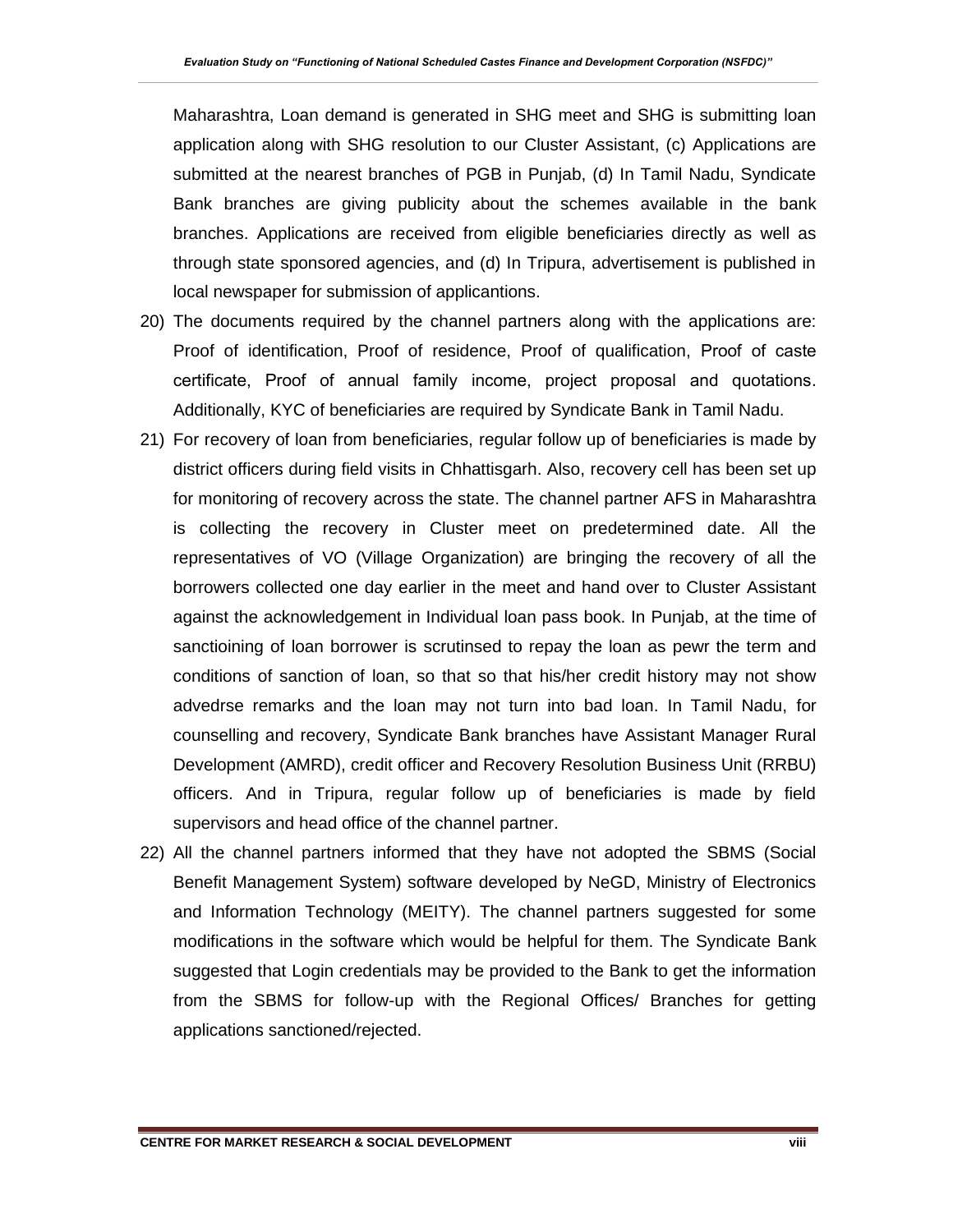#### **IMPACT ON THE LOAN BENEFICIARIES**

- 23) Majority of the sample beneficiaries (89.5%) benefitted under NSFDC loan are located in the rural areas, while 10.5% beneficiaries are located in the urban areas.
- 24) Majority of the surveyed beneficiaries (57.9%) were found to be men. The percentage of women beneficiaries is 42.1%.
- 25) Analyzing the age pattern of the beneficiaries, it is seen that 38.8% beneficiaries come under the age group of 18 to 34 years. 35.5% beneficiaries belong to the age group of 35 to 45 years, and 25.7% beneficiaries were in the age group above 45 years.
- 26) The educational status of the beneficiaries reveals that 15.3% beneficiaries are illiterate. The beneficiaries with primary education constitute 28.4%, while beneficiaries with middle school education constitute 45%, beneficiaries educated up to matriculate or above constitute 10.4% and 0.9% beneficiaries reported to be technically qualified.
- 27) Marital status of the beneficiaries reveals that most (94.2%) beneficiaries were married and 4.9% beneficiaries were unmarried. Also, 0.9% beneficiaries were widow/widower and 0.1% were separated/ divorced.
- 28) It is seen that majority (73.2%) of the beneficiaries possess pucca houses, while 19.2% possess semi-pucca houses and 5.8% beneficiaries possess kuchcha houses. Also, 1.7% beneficiaries do not have own house.
- 29) Most (82.5%) beneficiaries have significant knowledge on the scheme in he/she was benefitted while 16.9% have little knowledge and 0.6% have no knowledge on the scheme.
- 30) When beneficiaries were asked about the source of information of the NSFDC scheme under which they have been benefitted, majority (61.1%) beneficiaries reported that they have come to know about the scheme from their relatives or friends, while 30.8% have come to know about the scheme from the government officials, 5.5% from local NGO, and 2.6% beneficiaries reported that they have come to know about the scheme from the awareness camp.
- 31) Majority (57.2%) beneficiaries informed that they had submitted the application form to the gram panchayat office, 15.9% at Head office of the channel partner, 10.3% at the district office of the channel partner, 3% had submitted to the NGO, 1.1% to the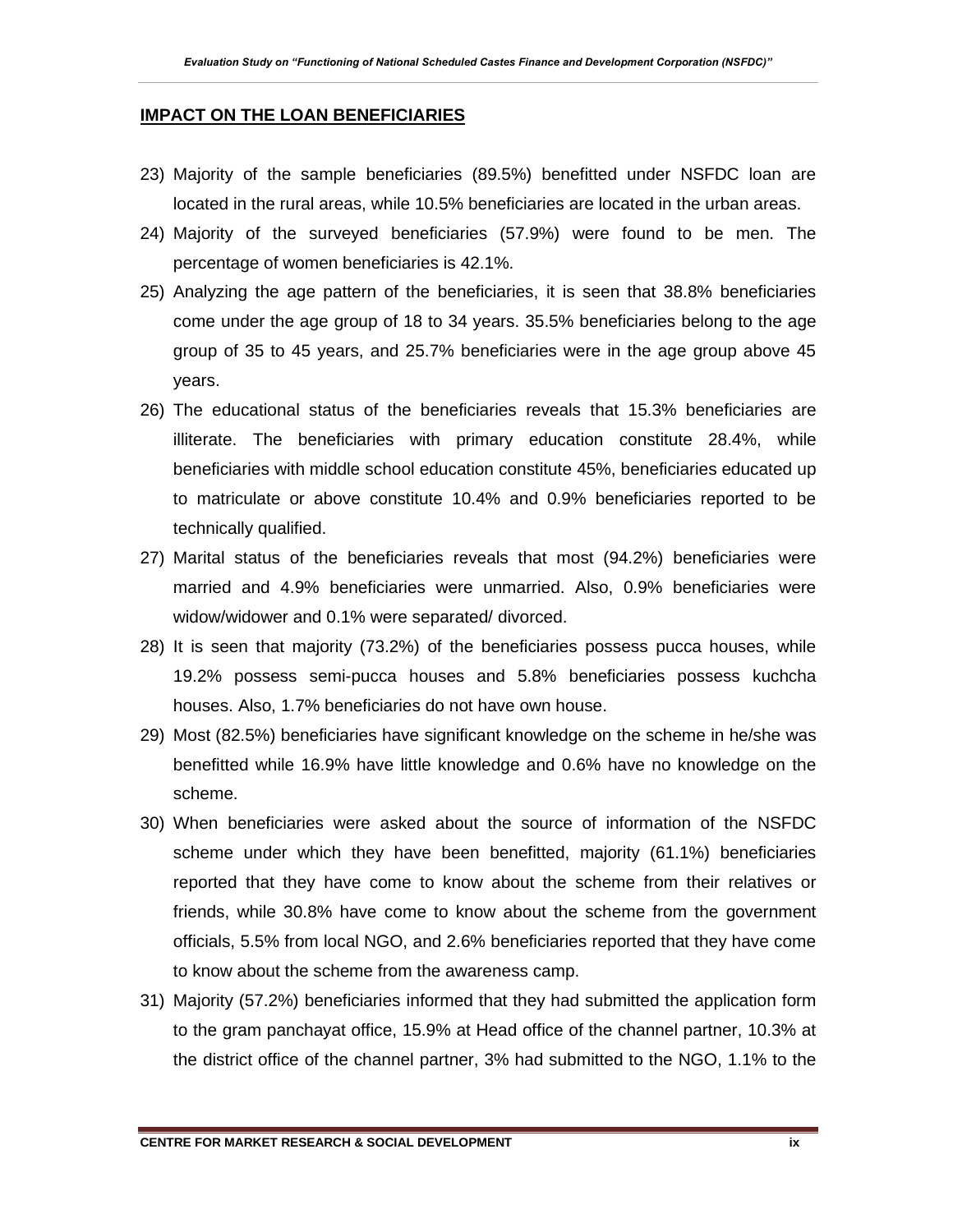field officer of channel partner and 0.4% had submitted the application form to other person.

- 32) 40.8% of the surveyed beneficiaries stated that they have received the loan under Micro Credit Finance Scheme (MCF), 36.8% under Laghu Vyavsaya Yojana (LVY), 13.5% under Term Loan (TL), 5.5% under Mahila Samriddhi Yojana (MSY), and 3.3% have received the loan under Aajeevika Micro Finance Yojana (AMY).
- 33) The average loan received by the beneficiaries under NSFDC schemes in 2018-19 was Rs. 93,050/-. While the average loan amount under NSFDC schemes in Chhattisgarh was Rs. 2,71,668/-, it was Rs. 46,575/- in Maharashtra, Rs. 95,091/- in Punjab, Rs. 1,02,689/- in Tamil Nadu, and Rs. 2,23,700/- in Tripura.
- 34) Most (69.6%) of the sample beneficiaries stated that there was no difficulty in receiving the loan under NSFDC schemes, while 31.4% beneficiaries stated that they had faced difficulty in getting the loan under NSFDC schemes.
- 35) The beneficiaries who faced difficulty in getting the loan, 93.4% of them faced difficulty in providing security of loan, 77.5% due to the repeated visits to the office of the channel partner, 6.4% faced difficulty due to indifferent attitude of officials, and 5.1% faced difficulty in providing required documents.
- 36) The study findings illustrate that the average time taken from submission of application to sanction of loan to the beneficiaries under NSFDC schemes in 2018- 19 was 3 months, and the average time taken from sanction to disbursement of first installment to the beneficiaries under NSFDC schemes in 2018-19 was 1 month.
- 37) While majority beneficiaries (53.7%) benefitted under NSFDC schemes reported that they did not feel for the additional credit after getting the loan, 46.3% beneficiaries felt for the additional credit after getting the loan.
- 38) The beneficiaries who felt for the additional credit after getting the loan, 49.4% of them managed the gap by taking some loan from friend or relative, while 34% have taken the loan from money lender and 16.6% did not take additional loan.
- 39) The average amount of loan repayment installment of the beneficiaries benefitted under NSFDC schemes was found to be Rs 2,798/- per month. While the repayment installment was Rs. 7,720/- in Chhattisgarh, it was Rs. 1,600/- in Maharashtra, Rs. 2,450/- in Punjab, Rs. 2,995/- in Tamil Nadu and Rs. 5,220/- in Tripura.
- 40) All the beneficiaries stated that they were supposed to repay the loan every month. When the study intended to know the status of loan repayment by the beneficiaries benefitted under NSFDC schemes, it was observed that on an average 17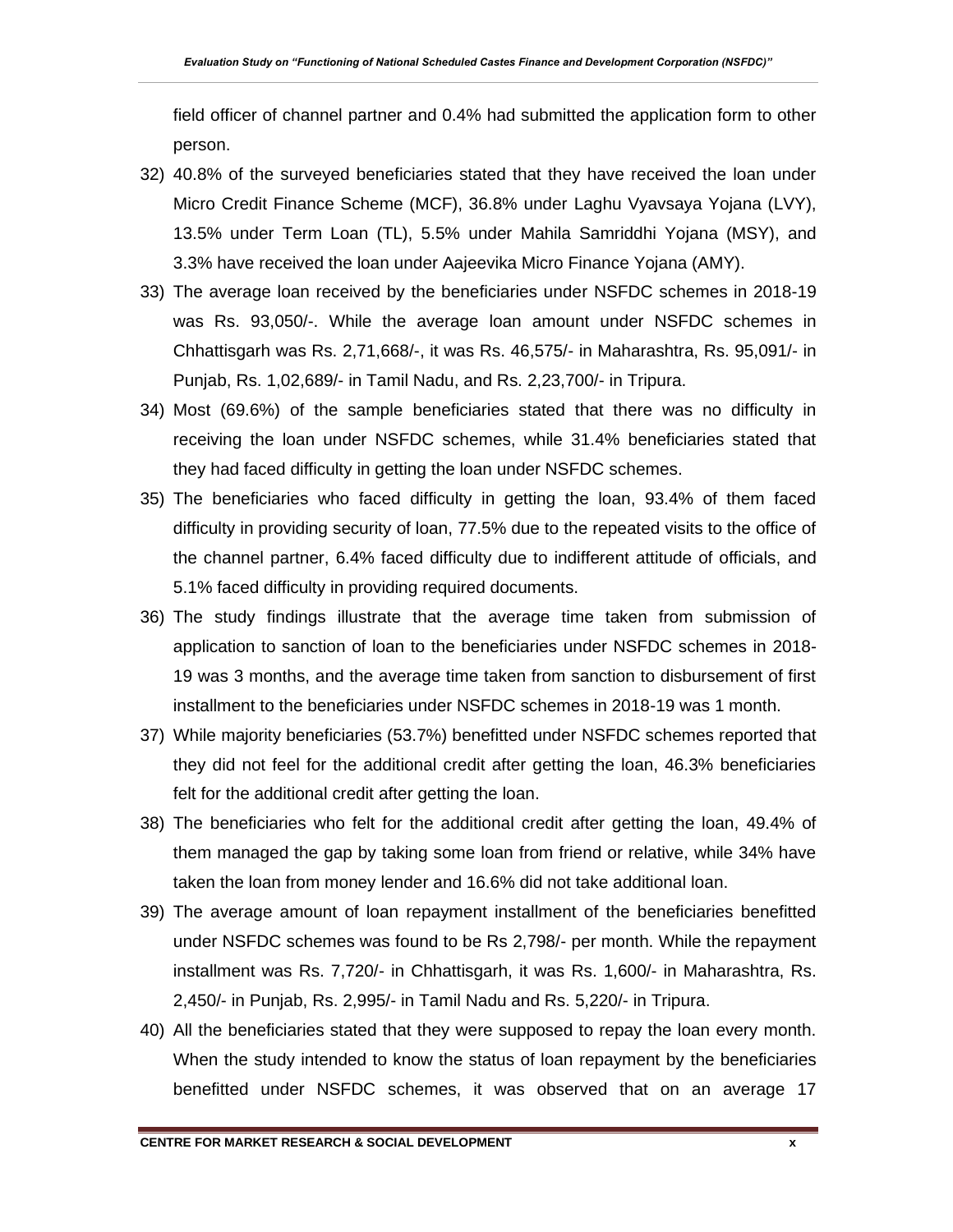installments have been paid by the beneficiaries and 2 installment are defaulted by them.

- 41) The beneficiaries who are repaying or repaid the loan, 94.8% informed that they had repaid the loan amount in cash, while 3.1% repaid in cheque, and 2.1% beneficiaries had repaid the loan amount through RTGS/ NEFT.
- 42) The study found that 81.5% repaid the loan at the bank, while 8.6% repaid at the head office of the channel partner, 8.3% at the district office of channel partner, 1.3% repaid at the field office of the channel partner, and 0.3% repaid the loan to the recovery agent.
- 43) The study observed that out of total 3300 surveyed beneficiaries, 2944 (89.2%) have been repaying the loan amount regularly, while 386 (10.8%) beneficiaries are not repaying the loan regularly.
- 44) 94.6% beneficiaries were unemployed before getting the loan under NSFDC schemes, while 4.3% were self-employed, 0.8% were in casual employment. The study also found that 0.3% beneficiaries were unpaid worker in family work before getting the loan under NSFDC schemes.
- 45) The study found that 41.1% beneficiaries have taken loan for shop, while 36.4% for small business, 9.6 have taken loan for agriculture and allied activities, 4.2% for vehicle, 3.3% for goat rearing, and 5.4% beneficiaries have taken loan for other activities.
- 46) The study observed that most (99.3%) beneficiaries are engaged in the activities for which they have taken the loan, while few beneficiaries are engaged in different activity.
- 47) The study found that 30.1% beneficiaries had some orientation or skill for the activity before being a beneficiary under NSFDC scheme, while majority had no orientation or skill for the activity. Further, it was found that majority beneficiaries (54.6%) have undergone some kind of skill development training after being a beneficiary under NSFDC scheme.
- 48) The study observed that 64.7% beneficiaries had done market assessment prior to starting the unit/activity. When the study tried to know the market availability of the products or services of the beneficiaries, majority (77.2%) beneficiaries informed that there is market for their products or services, while 22.8% beneficiaries informed that there is no active market for their products or services.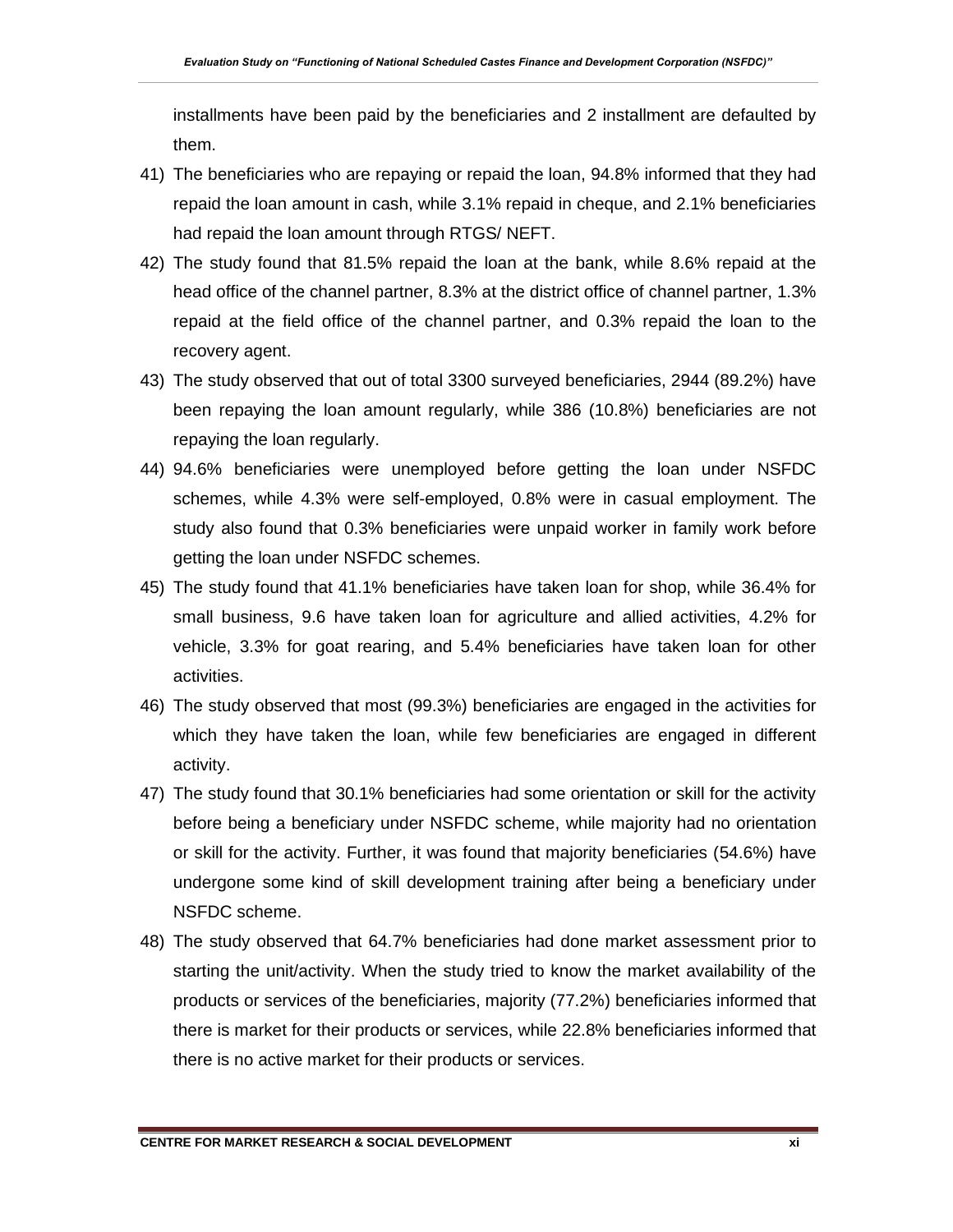- 49) While 61.5% beneficiaries stated that lack of expertise or interest in the chosen activityis the major problem in carrying out their activities, 24% beneficiaries said that they have been facing problem for insufficient credit amount. Also, 10.7% are facing problem in their activity due to inadequate training, 5.8% are facing problem for nonavailability of raw materials and few (1.7%) beneficiaries are facing problem for not able to sell the products / service.
- 50) While 67.7% beneficiaries suggested to provide loan without interest under NSFDC schemes, 15.5% suggested to reduce time in providing the loan, 13.8% beneficiaries suggested for reduction of documentation process, 16.5% suggested to provide loan without guarantee, and 3.7% beneficiaries suggested to increase the loan amount.
- 51) The study observed that 3287 (99.6%) surveyed beneficiaries benefitted under NSFDC schemes in 2018-19 have utilized the loan for the intended purpose for which it was sanctioned.
- 52) While 42.2% beneficiaries have used the loan as working capital, 24.7% beneficiaries have created assets as agricultural implements, 8.1% created tools and machinery, 5.5% created farm land, 5.4% created assets as livestock, 4.4% have done electric installation, 3.7% created furniture and fixtures, 4.2% have done electric installation, 4% have the asset as vehicles, 2.5% created poultry farm and 1.7% have created other assets. The study found that 0.6% beneficiaries have not created any asset with the loan amount.
- 53) The study found that out of the total sample of 3300 surveyed beneficiaries benefitted under NSFDC schemes in 2018-19, 3282 (99.5%) beneficiaries possessed the assets created with the loan amount, while only 18 (0.5%) beneficiaries do not possess the assets created under the loan.
- 54) It was observed that 7.6% of the beneficiaries were Below Poverty Line (BPL), while 92.4% beneficiaries were above Poverty Line but under Double Poverty Line (DPL) before getting the loan under NSFDC schemes. The average annual household income of the urban beneficiaries before getting the loan under NSFDC schemes was found to be Rs. 82,440/-, while the average annual household income of the rural beneficiaries before getting the loan was found to be Rs. 86,555/-. Overall, average annual household income of the beneficiaries before getting the loan under NSFDC schemes was found to be Rs. 86,119/-.
- 55) It was further observed that 2246 (68.1%) beneficiaries have crossed Poverty Line but under Double Poverty Line (DPL), while 849 (25.7%) beneficiaries have crossed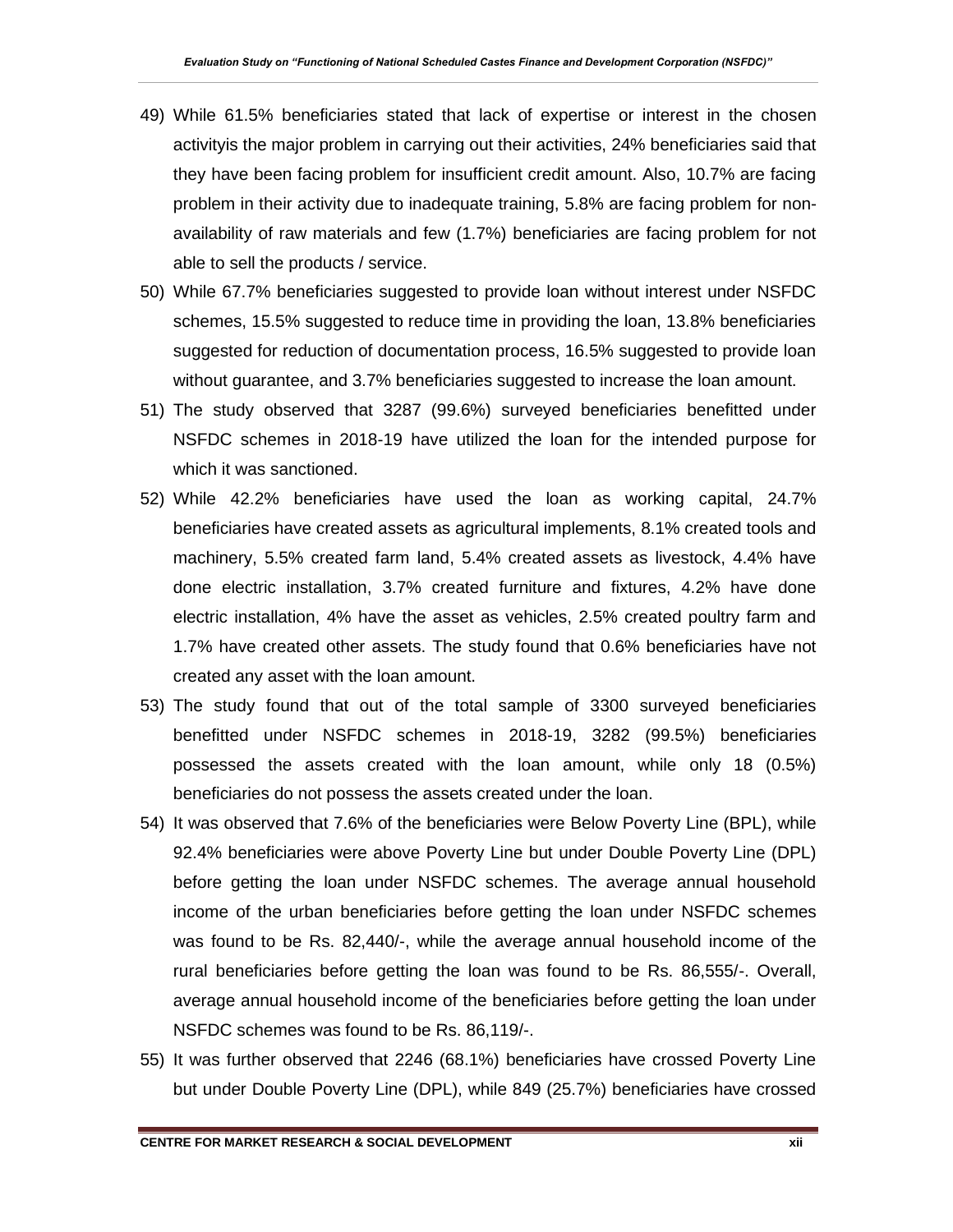Double Poverty Line (DPL) after receiving NSFDC loan. However, 205 (6.2%) beneficiaries were found to be still Below Poverty Line (BPL). Present average annual household income of the urban beneficiaries was found to be Rs. 90,083/-, while present average annual household income of the rural beneficiaries was found to be Rs. 90,336/-. Overall, present average annual household income of the beneficiaries was found to be Rs. 90,308/-, which is an increment of 12% of the annual household income before getting NSFDC loan.

- 56) Further analysis suggests that there is reduction of 28 (12%) number of persons under PL after getting the loan under NSFDC schemes, while there is decrease of 615 (26.8%) number of persons who are Above Poverty Line but under Double Poverty Line (DPL). However, it was found that 849 (25.7%) beneficiaries are now above Double Poverty Line (DPL).
- 57) The study observed that income of most (95.6%) beneficiaries have been increased after availing the loan under NSFDC schemes. Present average annual household income of the beneficiaries was found to be Rs. 90,308/-, which is an increment of 12% of the annual household income before getting NSFDC loan which was Rs. 86,189/-.
- 58) When the study assessed the social impact of the NSFDC schemes on the beneficiaries, it was found that 73.5% now provide better education of children, 38.5% have better housing, 10.7% beneficiaries have added personal assets, and 5.9% beneficiaries have increased self-esteem after getting the loan under NSFDC schemes.

### **IMPACT ON THE TRAINEES**

- 59) The study found that majority of the surveyed trainees (75.8%) were of urban area, while 24.2% were of rural area.
- 60) Majority of the surveyed trainees (57.5%) were found to be male. The percentage of female trainees was 42.5%. All the trainees of M&ESC, Maharashtra were female.
- 61) Analyzing the age pattern of the surveyed trainees, it is seen that 75.2% of the trainees are between the age group of 18 to 30 years, while 24.8% trainees come under the age group of 31 to 45 years.
- 62) The educational status of the trainees reveals that only 24.8% beneficiaries were able to read and write. The trainees educated up to primary level constitute 43.8%,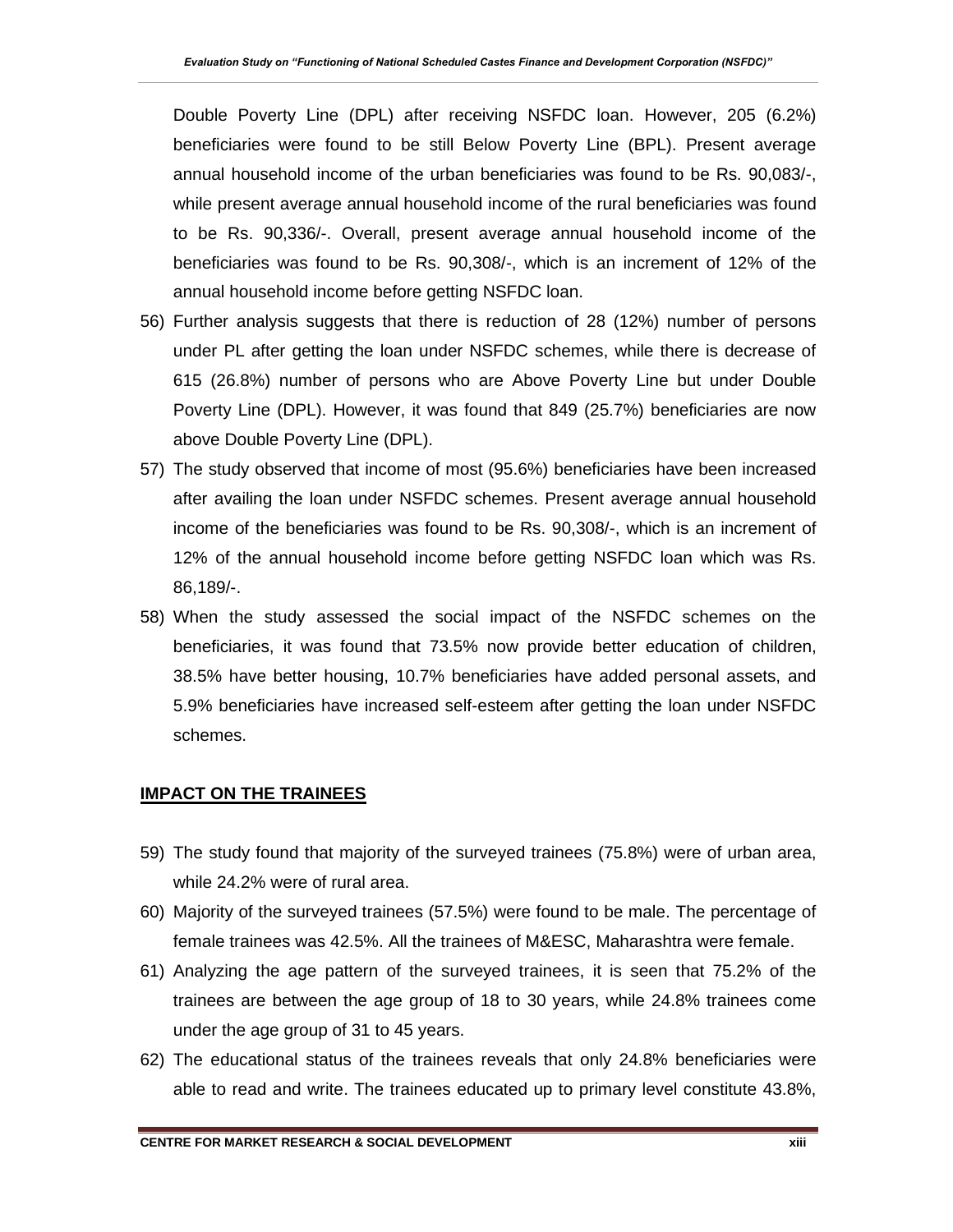while trainees with middle school constitute 15%, and trainees educated up to matriculate and above constitute 16%. Only two trainees in Maharashtra reported of being technically qualified.

- 63) Marital status of the trainees reveals that majority (74.4%) trainees are married and 25.6% beneficiaries are unmarried.
- 64) The study observed that the present monthly family income of 13.5% surveyed trainees is up to Rs. 5,000/-. The present family income of 69% trainees was found to be above Rs. 5,000/- to Rs. 10,000/- per month, and 17.5% trainees have monthly family income of above Rs. 10,000/- before getting the training reveals
- 65) Study on past occupation of the trainees before getting the training reveals that 37.8% trainees were unemployed, while 30.5% were temporarily wage employed, 30.8% were school dropout and 1% trainees were self-employed before getting the training.
- 66) The findings on source of awareness about the training programme reflect that 62.3% have come to know about it from the previous trainees, while 25% have come to know from the advertisement in TV/newspaper and 12.7% came to know from their friends.
- 67) When trainees were asked on what inspired them to undergo the training, 67.4% trainees reported that they have attended the training with the intention that the course would equip them for gainful employment, 18% to have better income, 13% have attended to gain new skills and knowledge, 10% have attended the training since there was no course fee, 3.5% have attended to obtain a certificate from prestigious institute, and 1% have got the training because of the provision of stipend for the training.
- 68) The study observed that under the skill development programme of NSFDC, the trainees have got training under various trades and courses. It was observed 25% trainees each have got the training in Junior Backhoe Operator., Latex Harvest Technician and Self Employed Tailor. Besides, 12.5% each have got the training in Machine Operator Assistant and make up artist.
- 69) While analyzing the duration of the training programmes, it was observed that majority (62.5%) trainees have got the training for three months, while 12.5% have got the training for two months, and 25% have got the training for five days for RPL.
- 70) All the beneficiaries reported that they have received stipend for the training. When the study intended to know the amount of stipend received by the trainees in each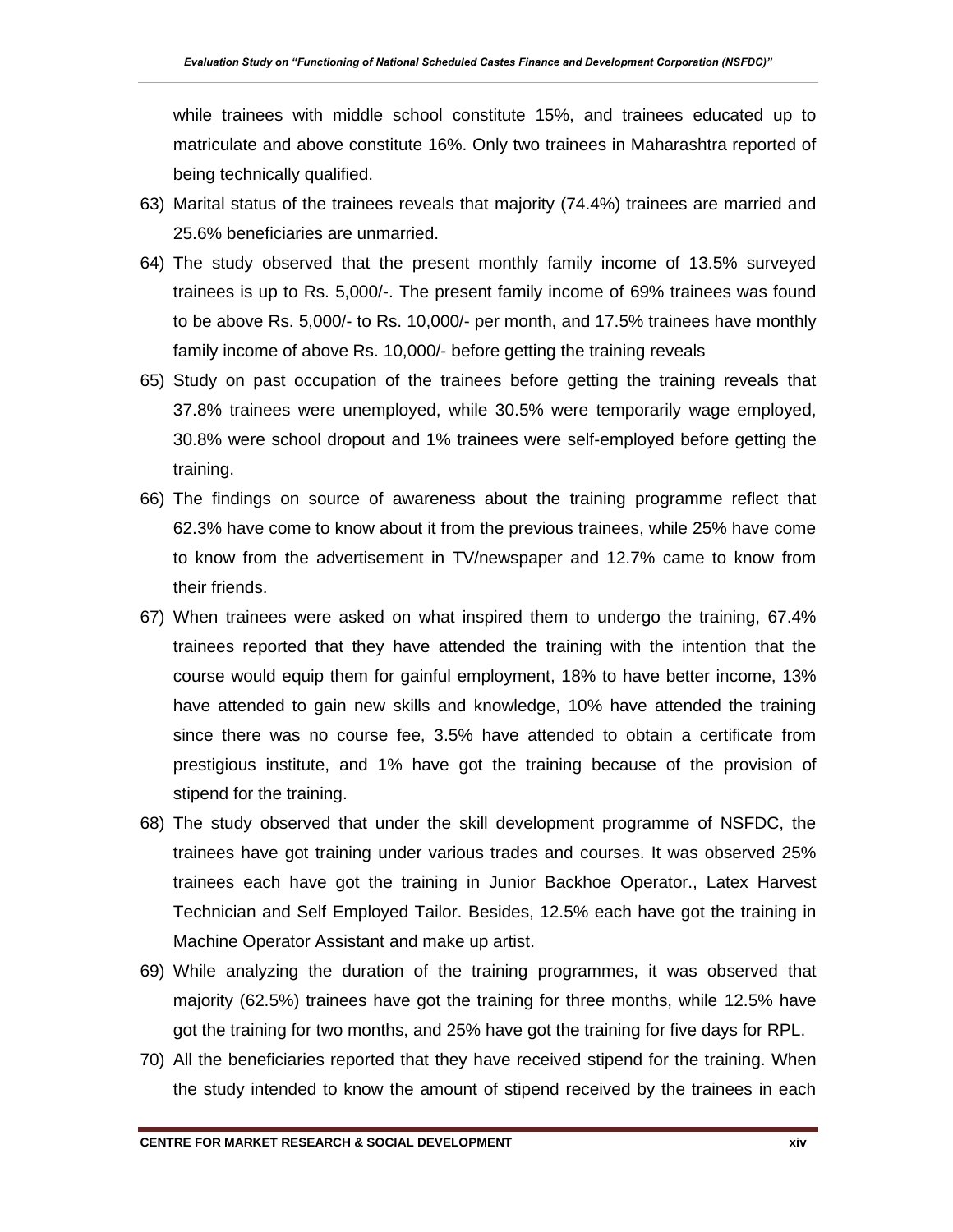month, it was observed that 75% trainees have got Rs. 1,500/- as stipend in each month, while 25% trainees have received Rs. 500/- as stipend for RPL with boarding & lodging facility.

- 71) Majority (62.5%) of the trainees reported that they got the stipend amount through RTGS/NEFT, while 25% got it in cash and 12.5% got the stipend amount in draft.
- 72) When trainees were asked about the number of participants per batch attended the training programme, 62.5% trainees reported that more than 30 trainees per batch attended the training programme, while 12.5% trainees reported that 20 to 30 trainees per batch attended the training programme, and 25% trainees reported that less than 20 trainees per batch attended the training programme.
- 73) The study observed that most (86%) trainees have got the reading material or literature prescribed by NSDC during the training.
- 74) The study observed that majority (51.8%) of the trainees had not faced any language problem during training, while 37.2% had faced language problem during assessment and 11% had faced language problem in learning material.
- 75) When the study intended to know the satisfaction level of the trainees with the infrastructure facilities of training institutes for practical or class room training, it was observed that 63.5% trainees were very much satisfied with the infrastructure facilities of training institutes, while 36.5% trainees were little bit satisfied.
- 76) The study observed that the all the training programmes conducted by the training institutes under the skill development programme of NSFDC were outstanding and of high quality. While 31.8% trainees rated the training programme as excellent, 62% trainees rated as very good and 6.2% rated as good.
- 77) The study observed that 67% trainees have learnt new skill from the training and 78% trainees have successfully passed out the course in which they have got the training.
- 78) When the trainees were asked whether they need longer duration training, 47.8% trainees said that they need longer duration training while 52.2% said that they do not need.
- 79) The study observed that 31.5% trainees were temporarily employed at any point of time before taking admission to the course under skill development programme of NSFDC, while 68.5% were unemployed. The study findings illustrate that 39% trainees did not seek job after the training, while 61% trainees sought job after getting the training.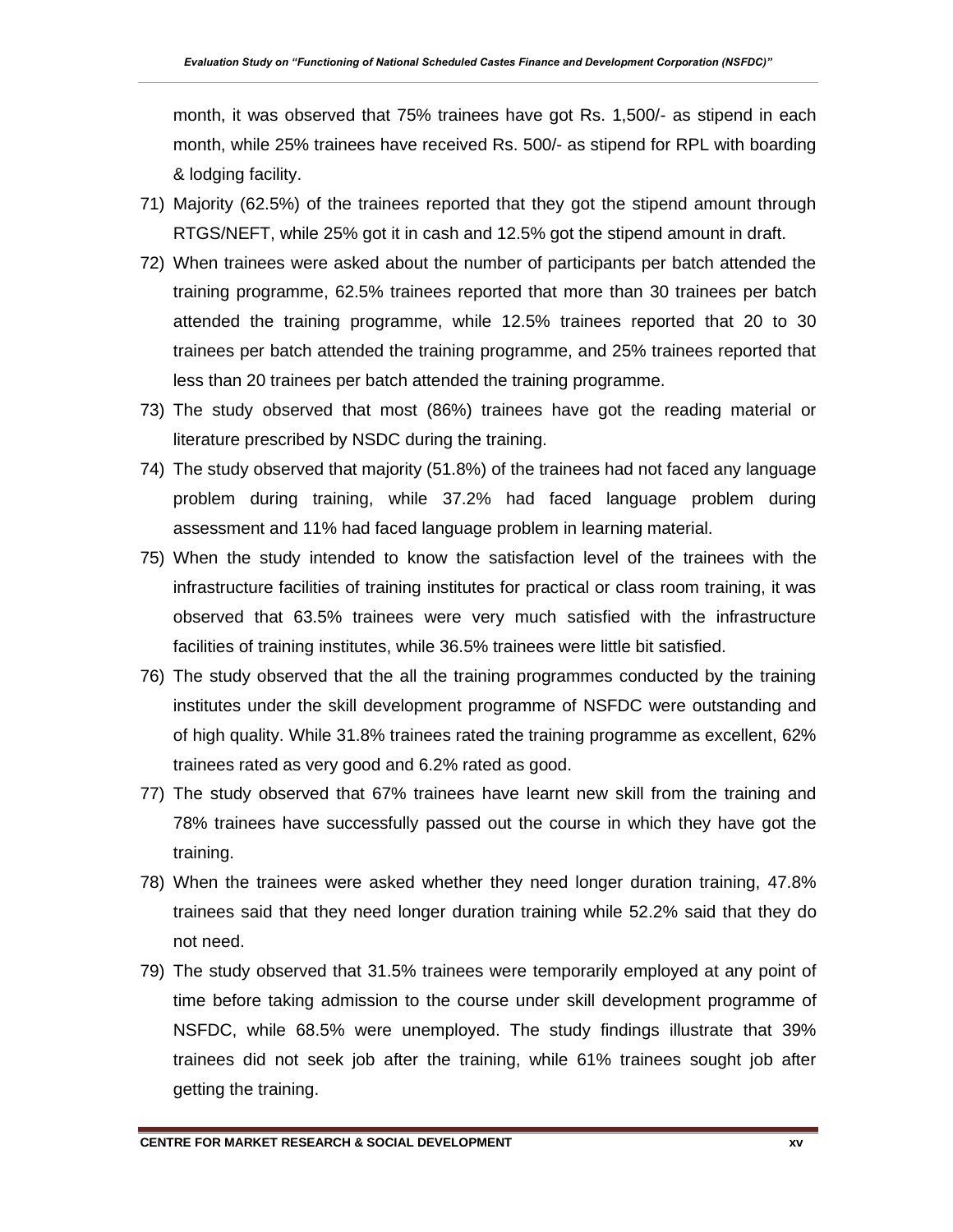- 80) Present employment status of trainees revealed that 43.8% trainees were in job employment, while 36.2% were self-employed. Thus, the study found that 80% trainees have been employed or self-employed while 20% trainees are presently unemployed.
- 81) When trainees were asked whether any placement assistance was provided by the training institute after the training, most (77.5%) of the trainees informed that placement assistance was provided by the training institutes after the training, while 22.5% trainees informed that no placement assistance was provided by the training institutes after the training.
- 82) Out of 320 trainees who are presently employed or self-employed, it was further found that most 90.3% are employed or self-employed in same trade in which they have got the training, while 9.7% are employed or self-employed in other trade. Out of 175 trainees who are in job employment, 93.7% of them were found to be in the same trade in which they have got the training, while 6.3% are employed in other trade. Also, out of 145 trainees who are self-employed, 86.2% of them are selfemployed in same trade in which they have got the training, while 13.8% are selfemployed in other trade.
- 83) The study observed that majority (68.5%) trainees want industry experience. However, majority trainees in Maharashtra and Tripura do not want industry experience.
- 84) While analyzing the salary structure of the employed trainees, it was found that the monthly salary of 8.6% employed trainees is less than Rs. 5,000/-, it is between Rs. 5,000/- and Rs. 10,000/- for 56.6% trainees, and the monthly salary is above Rs. 10,000/- for 34.9% employed trainees.
- 85) Out of the total 175 employed trainees, 72.6% were very much satisfied with the present job and income, while 27.4% were little bit satisfied with the present job and income.
- 86) While analyzing the monthly earning of the self-employed trainees, it was observed that the monthly earning is between Rs. 5,000/- and Rs. 10,000/- for 51.7% trainees and the monthly earning is above Rs. 10,000/- for 48.3% self-employed trainees.
- 87) Out of the total 145 self-employed trainees, 52.4% were very much satisfied with the present activity and income, while 47.6% were little bit satisfied with the present activity and income.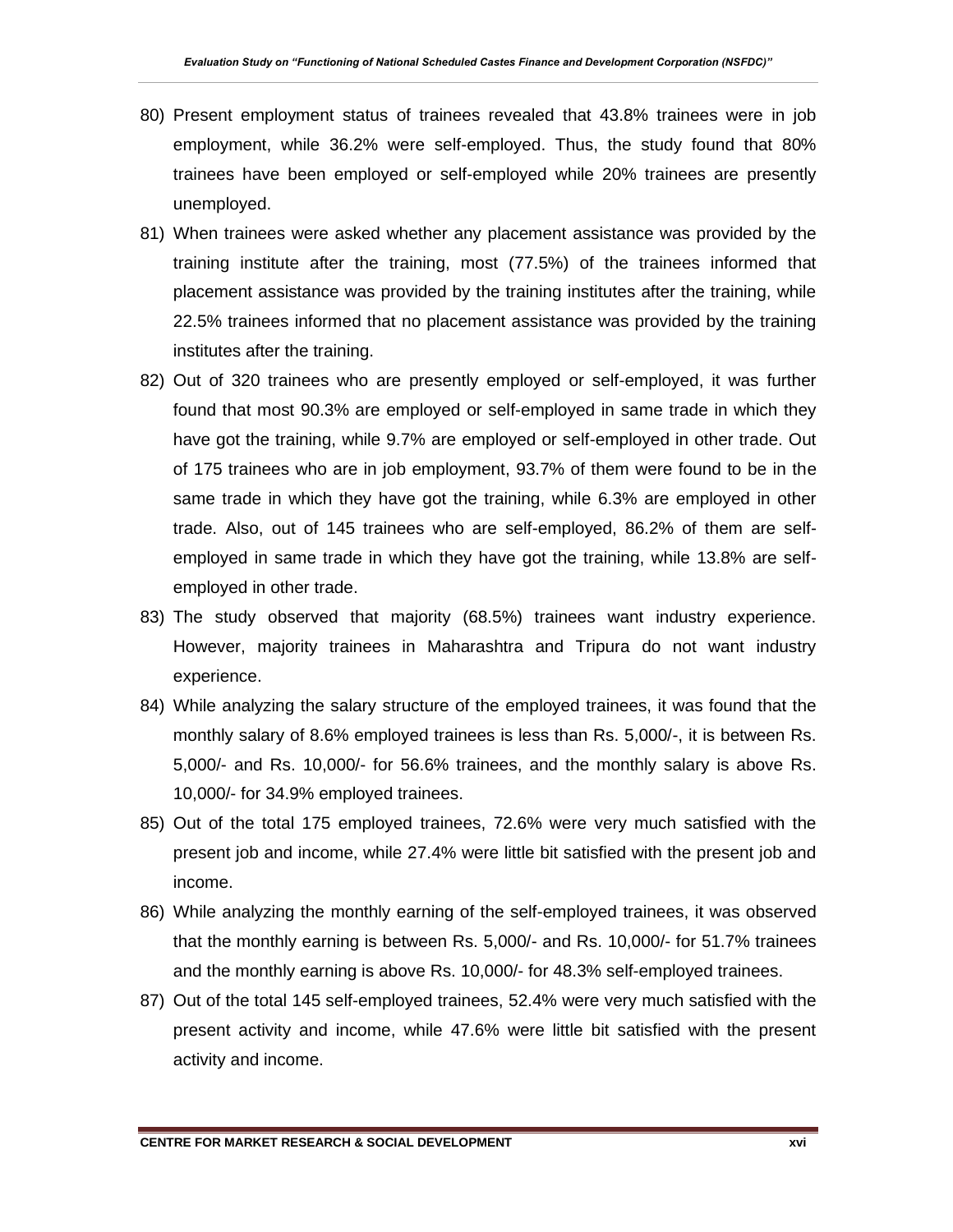- 88) 69% of the self-employed trainees indicated that they want entrepreneurship development training in the future to increase their business.
- 89) When trainees were asked to provide their suggestions to improve training and effectiveness of training program of NSFDC, 6.8% trainees were found to be satisfied with the training or did not provide any suggestion. However, 47.8% trainees suggested for longer duration of training, while 19% suggested to provide training in higher level course, 14.2% suggested that the training institutes should search for better jobs for the candidates, 11.2% suggested to provide job placement after the training, and 11.2% suggested to provide loan for self-employment after training . Other suggestions provided by the trainees to improve the training and effectiveness of training programme of NSFDC are, place candidates in higher pay jobs, improve quality of training, increase stipend amount, and more people should be trained.

#### **RECOMMENDATIONS**

- **1. Suggestions for better implementation of loan schemes**
- **Reduce time in sanction and disbursement of loan:** During the study, some beneficiaries highlighted the slow process of application, and approval and disbursement of loan by the Channel Partners. Such delay discourages the applicants from seeking loans to pursue their prospective activities/self-employment which in turn deviate the economic activity from its optimal path. Thus, the channel partners should be guided and monitored for sanction and disbursement of loan to the target group within three months from the date of submission of application.
- **Reduce number of visits to the office of the Channel Partner:** Many beneficiaries stated that they had faced difficulty in getting the loan under the schemes of NSFDC due to repeated visits to the office of the channel partners. Thus, the channel partners are to be guided to reduce the number of visits of the beneficiaries to their office by simplifying the documentation process.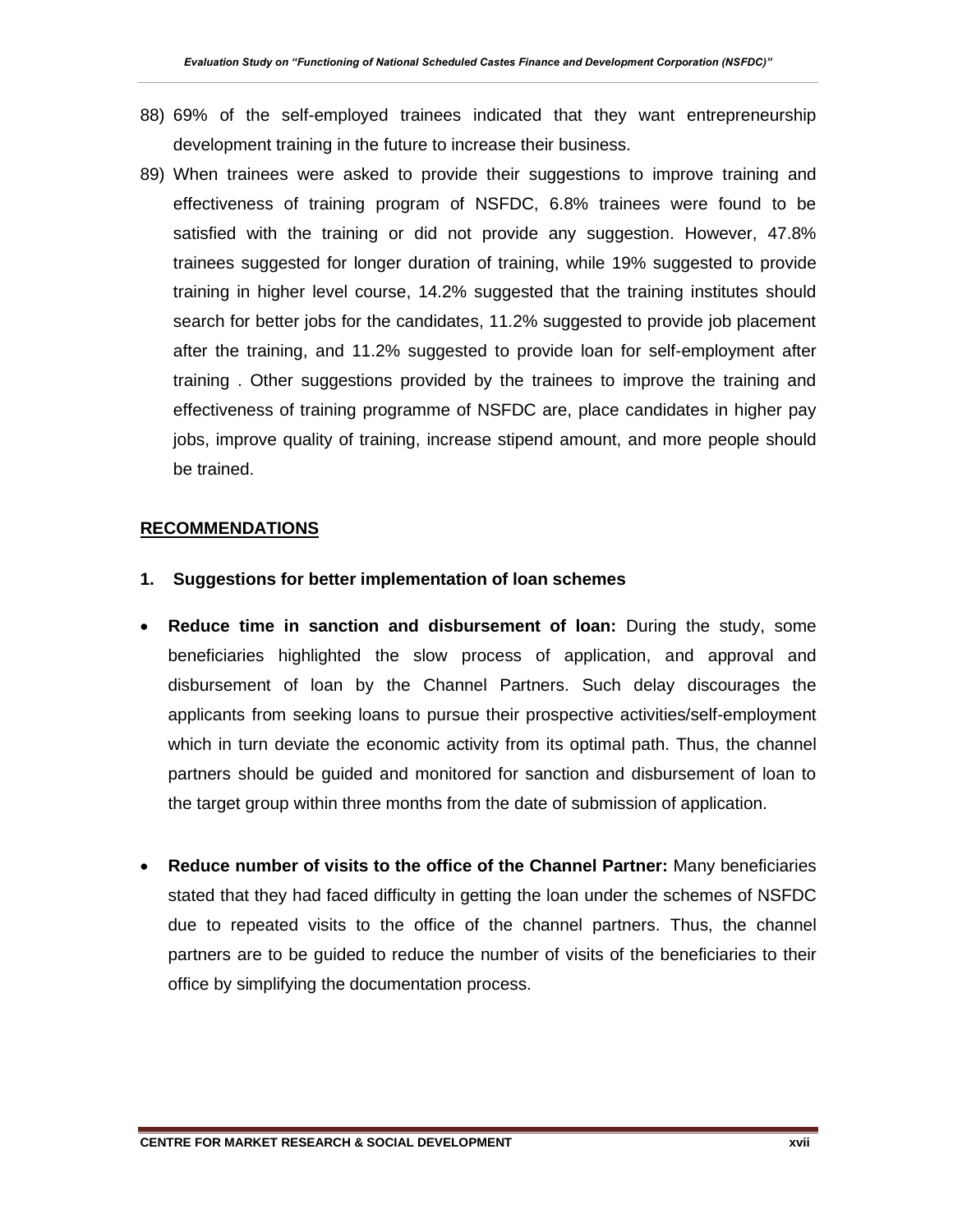#### **2. Areas of intervention for expansion of the scope of activities of NSFDC**

- (i) **Interventions for Cluster Development –** Cluster Development activities will enable NSFDC to cover target group persons in large numbers and improve their livelihoods through various interventions. These include process/product development, quality improvement, common facilities centers, building market value chains etc. NSFDC being a Delhi based organization with almost no field presence, assistance of livelihood organizations working in the field will be taken to develop clusters. These organizations shall act as knowledge the technical/knowledge partners of NSFDC and take up cluster development in pilot locations promoting livelihood activities such as goatery, piggery, organic farming etc.
- (ii) **Convergence with current national priorities –** NSFDC will as a part of its business plan seek to convergence its schemes with various current national priorities such as MUDRA, Start-up India, Stand-up India and Skill India. Further, it shall be the endeavor of NSFDC to converge beneficiary oriented subsidies from the schemes of National Horticulture Board and the Prime Minister's Employment Guarantee Programme (PMEGP) with NSFDC loan to be channelized through various channelizing partners.
- (iii) **MSME Udyog Aadhar –** NSFDC will seek to enroll the SC entrepreneurs financed under various schemes in the MSME Udyog Aadhar so that their units will eligible for various benefits.

## **3. Strategic shifts required to make the functioing more effective for the target group**

In order to achieve the objective of economic empowerment of eligible Scheduled Caste (SC) Target Group in an effective manner, NSFDC needs to reorient its strategy. The focus of NSFDC should be towards:-

**(i) Expanding outreach through multiple Channel Partners –** NSFDC has already shifted strategically from SCAs towards Public Sector Banks and Regional Rural Banks for Channelizing Funds while continuing to do business with the performing SCAs. Further, NSFDC has also signed MoAs with cooperative bodies such as Stree Nidhi Telangana and SEWA Bank. In addition, NSFDC has also signed MoA with Andhra Pradesh State Finance Corporation. NSFDC has the opportunity to similarly explore tie ups with other SFCs functioning well in the country. NSFDC is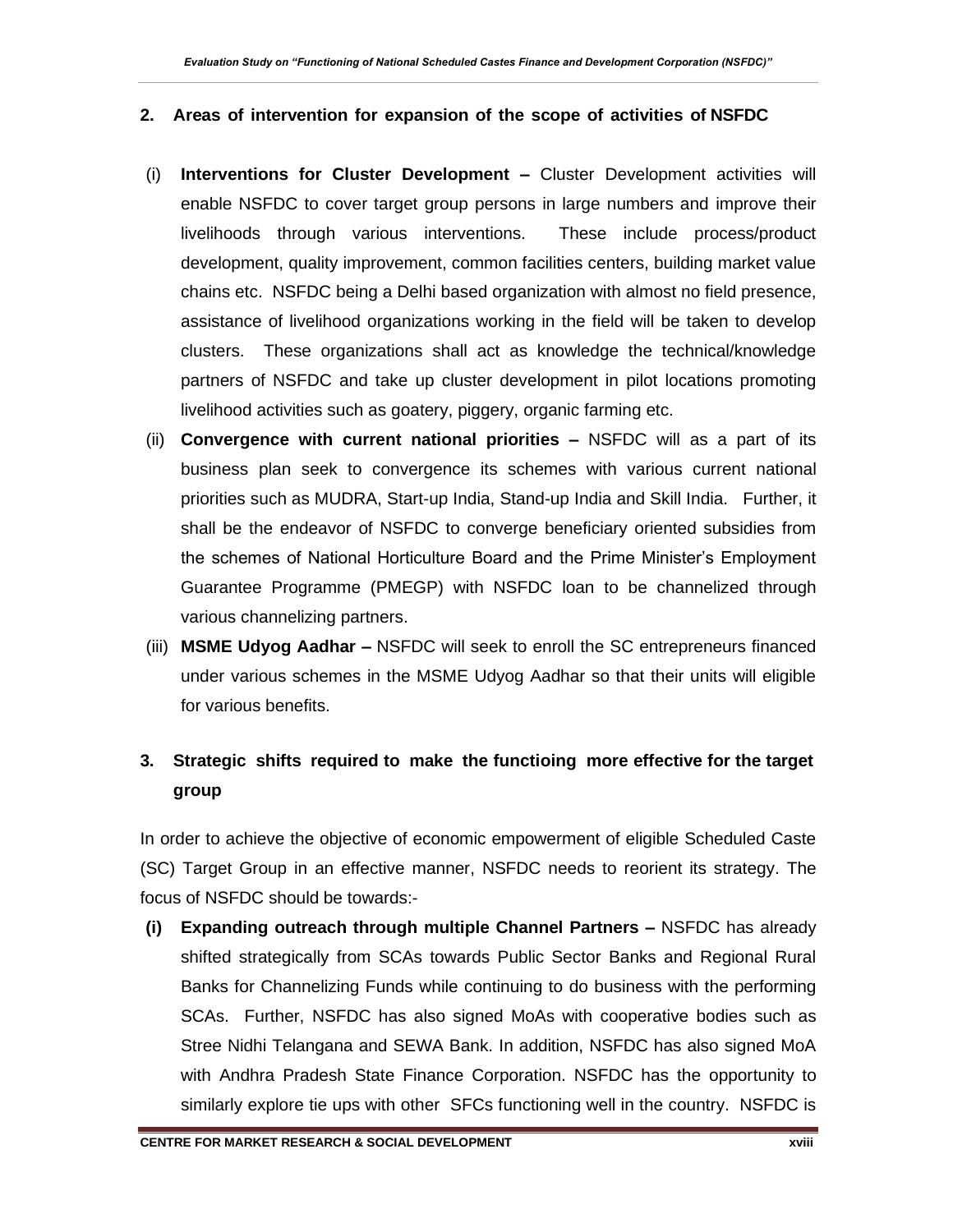also constantly exploring Channel Partnership with Mahila Cooperative Banks such as the Mann Deshi Mahila Sahkari Bank, Satara and Annapurna Multipurpose Cooperative Society, Pune. Besides all this, NSFDC could also explore partnerships with selected State Cooperative Banks as per suggestion of NABARD. To sum up, NSFDC presently has 92 Channel Partners (37 SCAs and 55 Banks & other agencies). NSFDC will continue to expand its partners and aim to have 100+ Channel Partners in the next two years.

- **(ii) Expanding outreach through NRLM SHGs** NSFDC has already initiated discussions with the NRLM, MoRD, Government of India and obtained the Statewise data of Self Help Groups (SHGs) PAN India. NSFDC is already in the process of making changes in its policy to allow minimum 70% SCs in place of 100% SCs in an SHG. This change in composition will give push for moving towards inclusive growth. The endevaour of NSFDC would be to identify the SC majority SHGs who have completed two cycles of financing and require a little upscaled financing for viable projects. Such groups will be credit linked through the Channel Partners to provide them funds at concessional interest rates under various NSFDC Schemes.
- **(iii) Livelihoods improvement in selected occupations & creation of visible impact**  – NSFDC would aim to select specific occupations such as dairy, goatery, piggery, horticulture etc., and improve the livelihoods of its target group in pilot locations through technical/knowledge partners working in the field. The thrust shall be on upgrading the capabilities of the target group enabling them to carry out the economic activities in a better way. Further, the target group persons will be empowered by imparting them marketing skills in selling their yield/produce in the local markets so as to fetch maximum returns.
- ➢ **Empowering the youth by skilling them in industry relevant areas and upgrading their capability through entrepreneurship development programmes for setting up of mini/tiny ventures**– As in the case of multiple channel partners for lending activities, NSFDC also has increased the number of training partners to upscale its skilling activities. NSFDC shall work towards the strategic shift to take up skill training for catering to the specific needs of various sections of the target group. For this, training can be provided in four categories/types, as under :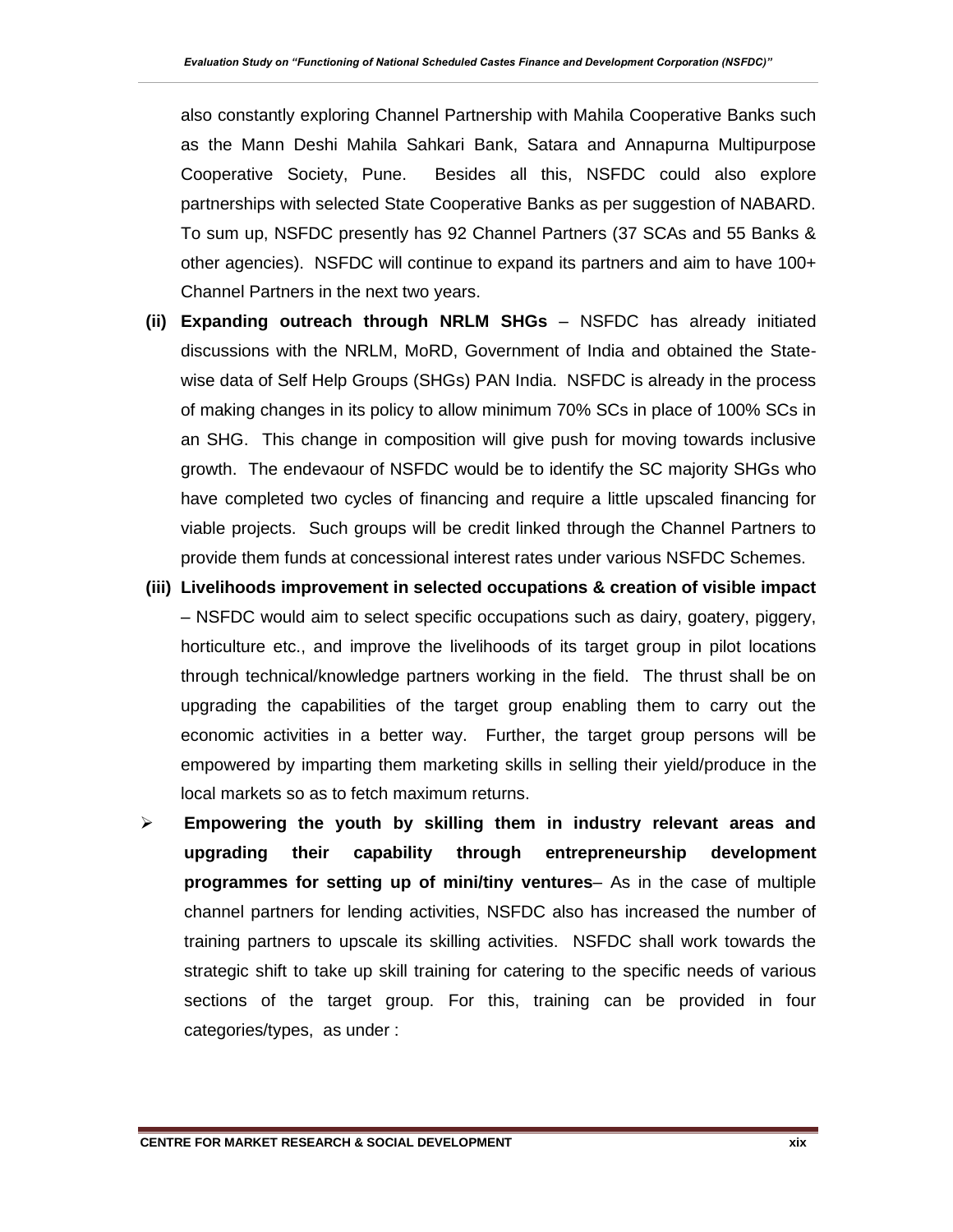- i) Up-skilling/Recognition of Prior Learning (RPL) for Marginal rural artisans belonging to SC categories and other such entrepreneurs who constitute the bottom of the pyramid.
- ii) Short Term Courses (focus on self-employment) for most disempowered groups belonging to SC categories who are illiterate/ semi-illiterate and unemployed with special focus on women, with a primary objective of providing assistance to start a self-employment venture.
- iii) Entrepreneurial Development Programmes (EDP) for SC persons who have undergone skill training have an entrepreneurial bent of mind.
- iv) Long Term Courses (for global class skills) for SC persons who have been educated upto 10<sup>th</sup> class or more and having aspirations to be employed in sectors having good demand in job market.
- v) Higher duration skilling in emerging areas under the Learn, Earn & Pay (LEAP) model with industry participation.

# **4. Scope of convergence of NSFDC Schemes with other similar schemes of Government of India/ NABARD/ Banks to improve effectiveness of intervention**

Convergence of NSFDC Schemes with those of other Government of India Schemes/ NABARD/ Banks can be achieved in the following manner:-

- (i) Identifying the specific schemes
- (ii) Inviting the concerned organizations departments for a presentation to NSFDC
- (iii) Identifying synergies between NSFDC and the Government department
- (iv) Understanding the implementation process
- (v) Formulating Action Plan for convergence
- (vi) Implementing the convergence plan

Accordingly, NSFDC would aim to converge its schemes with those of the Ministry of Agriculture, MSME, National Horticulture Board and Ministry of Rural Development.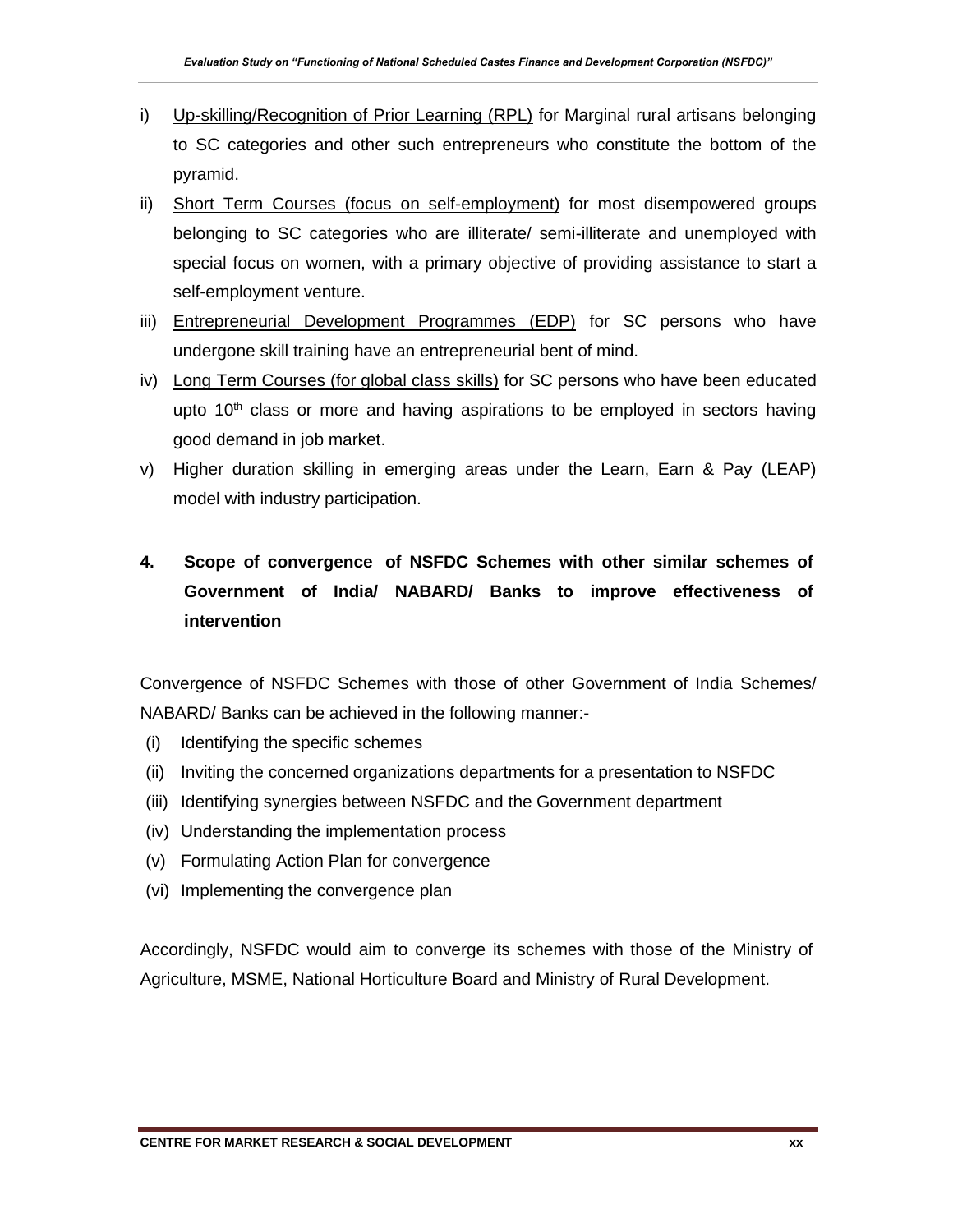# **5. Recommendations/ suggestions for necessary restructuring to be carried out in the Scheme with a view to improve the functioning of Channel Partners in order to achieve better results**

NSFDC has been taking concrete steps to nurture and strengthen the State Channelizing Agencies (SCAs) which are its long term channel partners nominated by respective State Governments/UT Administrations. NSFDC's strategy is three pronged:

- To reward the better performing SCAs through Incentive Schemes
- To improve the performance of average performing SCAs and to assist them for gradual enhancement in the financial and overall performance in implementing NSFDC Schemes
- To revive the non-functioning SCAs through One Time Settlement(OTS) **Schemes**

NSFDC presently has two Incentive Schemes; the first one namely Incentive Scheme for SCAs for Development of Recovery Infrastructure (ISSDRI) and National Awards for Performance Excellence (NAPE). Besides this, NSFDC also organizes Executive Development Programmes for the officials of SCAs in Project Management covering modules of Project Appraisal, Monitoring, Evaluation, Maintenance of Loan Accounts etc. NSFDC also undertakes joint reconciliation of Utilization Reports received from SCAs by calling the SCA officials to NSFDC Office.

Further, NSFDC also shares best practices of documentation in better performing SCAs with other SCAs to disseminate information for reference and use by SCAs which can adopt them.

In view of above, it is suggested that the Scheme of Share Capital Contribution to NSFDC may be continued further. For operational efficiency and smooth achievement of targets, the Ministry may also take steps such as:

- Ensuring timely release of equity to NSFDC.
- Release of equity support to SCAs from the Scheme of Share Capital Assistance to SCDCs.
- Assist the NSFDC in securing adequate State Government Guarantees for disbursing funds to the SCAs.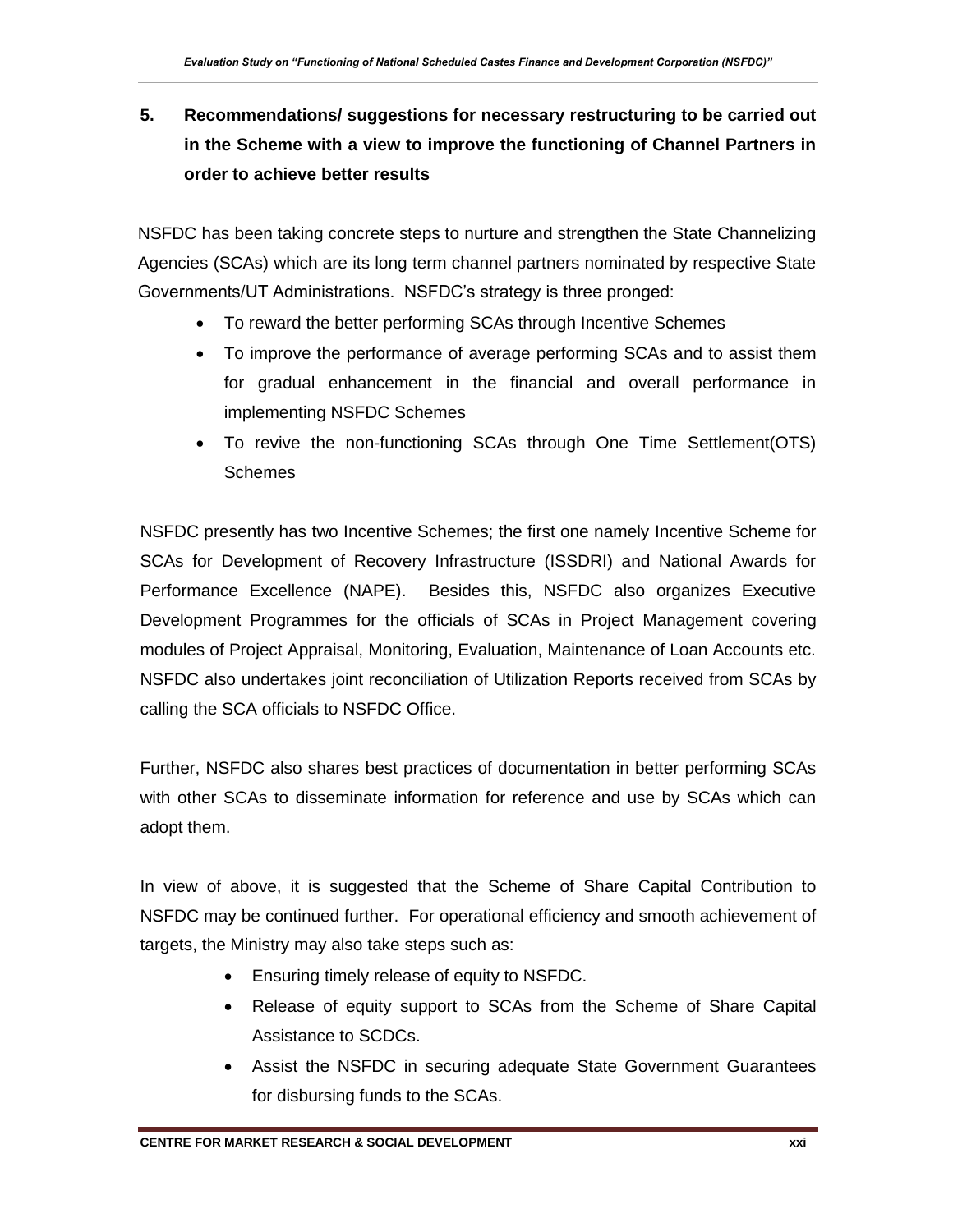- Taking up the matter with State Governments to post MDs in SCAs for a fixed term of at least up to 3 years.
- Taking up the matter with Ministry of Finance to advise the Public Sector Banks/RRBs to capture caste and income criteria in their software for ease in operation of refinance model with NSFDC.

All the same, there is also a need for Corporation to take effective steps for recovery of long overdues from the SCAs by using the safe guards available in the agreements as deemed appropriate. Accordingly, NSFDC discourages further disbursement of funds to defaulting SCAs. It is felt that the above steps will lead to improving the functioning of SCAs and achievement of better results.

# **6. Recommendations/ suggestions for necessary restructuring to be carried out in NSFDC with a view to improve the functioning of NSFDC and need for its continuation.**

NSFDC has been taking numerous initiatives to increase the number of channel partners, expand outreach under its Schemes Pan India, upscale its skilling activities and align its Schemes with current national priorities to boost convergence. These steps have resulted in improving the functioning of the Corporation.

Further, the Ministry of Social Justice & Empowerment has directed NSFDC to re-orient its strategy and aim for increasing its coverage in terms of Lending as well as Skilling. NSFDC has, therefore, prepared an Annual Action Plan for 2020-21 to achieve disbursement of Rs.1500 crore out of which an amount of Rs.850 crore is proposed to be disbursed through Channel Partners under concessional financing for 2.50 lakh beneficiaries and the remaining Rs.650 crore through interest subvention to the Banks for covering 1.08 lakh beneficiaries. Taking forward from 2020-21, NSFDC shall endeavor to upscale its lending activities further by continuing to expand the channel partners, besides having tie up with specific knowledge/technical partners to explore cluster development activities for livelihood improvement of its target group.

In addition, NSFDC is in the process of formulating a special Plan for upscaling and imparting skill training for specific needs of the target group i.e. the categories of training envisaged to be imparted are as below: